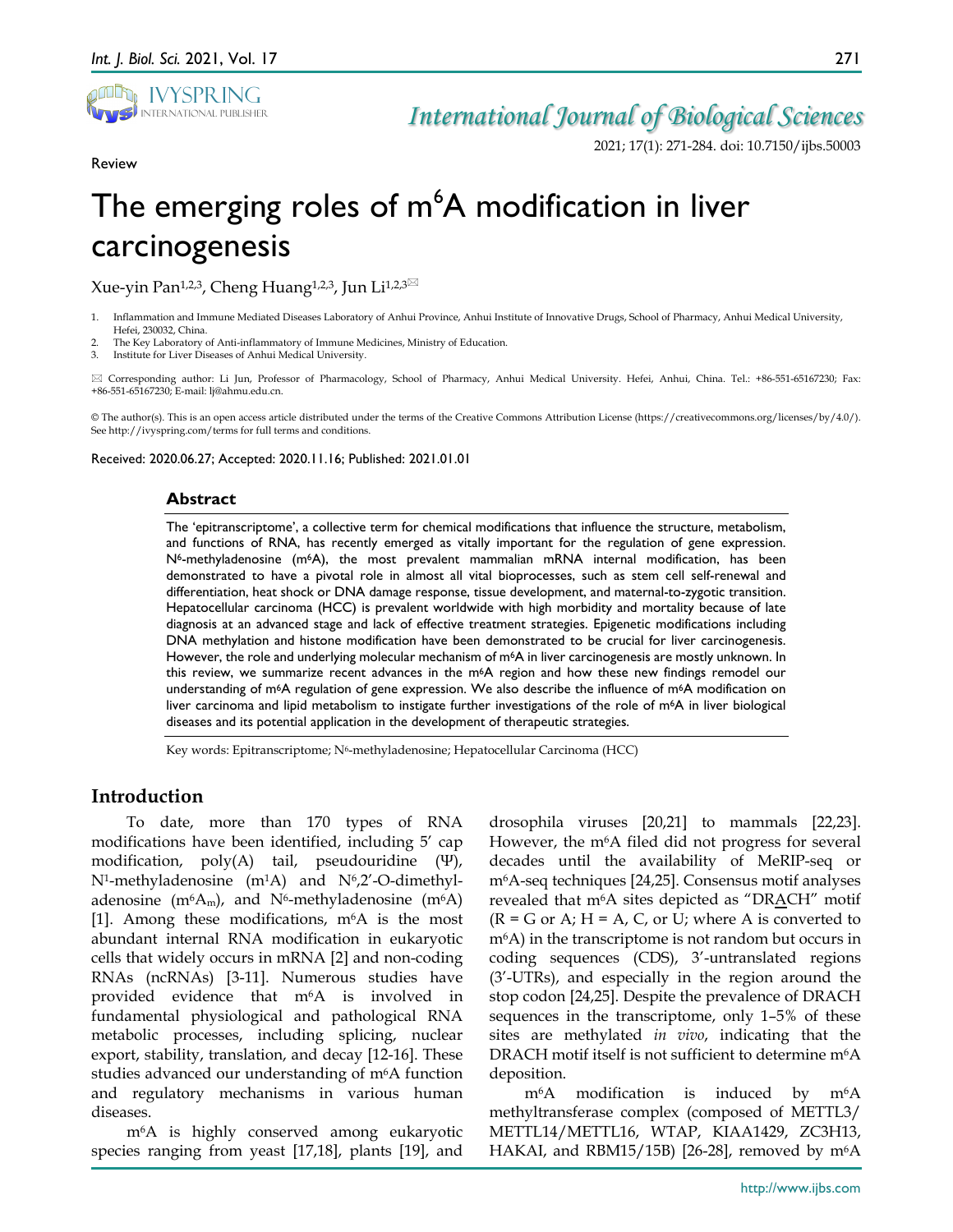demethylases (FTO and ALKBH5) [29,30], and recognized by RNA binding proteins, including YTHDF1/2/3, YTHDC1/2, IGF2BP1/2/3, hnRNPs [14,16,31-39].  $m<sup>6</sup>A$  modification of U6 snRNA and structural RNA, 18 S rRNA and 28 S rRNA, the 5'cap  $m<sup>6</sup>A<sub>m</sub>$ , and U2 snRNA internal  $m<sup>6</sup>A<sub>m</sub>$  are methylated by METTL16 [10,11,40], METTL5 [41], ZCCHC4 [9,42] and PCIF1 [43,44], respectively. Recently, METTL4 was shown to be a U2 snRNA internal  $m<sup>6</sup>A<sub>m</sub>$ methyltransferase [45].

It has been demonstrated that m<sup>6</sup>A modification influences gene expression and is involved in a variety of human cancers including hepatocellular carcinoma (HCC) [46]. In terms of high morbidity and mortality, HCC ranks the second highest cancer [47,48]. Multiple factors can trigger or worsen the pathology of HCC, including chronic hepatitis B and C viral infection, chronic alcohol consumption, obesity, metabolic disorders, and non-alcoholic fatty liver disease (NAFLD) [49]. Surgical resection is the only curative therapy and sorafenib is the only approved drug for the treatment of HCC. The survival rate is up to 70% in patients with a tumor size of less than 2 cm [50]. Therefore, early diagnosis is essential for HCC treatment. Numerous studies have demonstrated an important role of epigenetic modifications including DNA and histone modification in regulating HCC progression [51]. There is increasing evidence that total  $m<sup>6</sup>A$  levels and abnormal expression of m6A regulators are altered and associated with HCC clinical prognosis [52,53]. Furthermore, the m6A modification regulators play an oncogenic or tumor suppressor role in HCC by influencing the expression of special genes [54-56]. Therefore, in this review, we focused on recent progress in m6A detection, the function and the mechanism of m6A regulators in lipid metabolism, hepatic virus infection, and liver carcinogenesis, and it may provide a potential novel therapeutic and prognosis targets for HCC.

## **Development of m6A detection approaches**

The global levels of  $m<sup>6</sup>A$  in total RNA can be detected by liquid chromatography coupled to tandem mass spectrometry (HPLC-MS/MS), dot-blot analysis [29], and m6A Methylation Quantification Kit [12,29]. The most commonly used approach for detecting transcriptome-wide m6A levels is MeRIPseq [24] or  $m<sup>6</sup>A$ -seq [25] that can detect  $m<sup>6</sup>A$  sites in a 100-200 nt resolution. Then the SCARLET method was developed to qualify the m6A levels of individual modification sites [57] but it is not feasible for highthroughput applications. Subsequently, MeRIP-seq and m6A-seq methods were improved with an added

ultraviolet crosslinking step to identify m6A sites at the single-nucleotide resolution termed PA-m6A-seq (photo-crosslinking-assisted m6A sequencing strategy) [58,59] or m6A-CLIP-seq (UV cross-linked m6A antibody-bound RNA sample) [60,61]. Then, MAZTER-seq and m6A-REF-seq, were developed that relied on MazF RNase or ChpBK RNase by two independent groups [62,63]. However, MATER-seq or  $m<sup>6</sup>A$ -REF-seq sensitive to  $m<sup>6</sup>A$  sites occurs only in the ACA motif context. DART-seq, which rely on the cytidine deaminase APOBEC1 refused with YTH domain contain protein was used to induce C to U deamination at sites adjacent to  $m<sup>6</sup>A$  residues [64]. However, the quality of DART-seq relies on transfection efficiency, and its application is limited. DAPT-seq also loses some  $m<sup>6</sup>A$  sites and has higher false-positive and false-negative rates. Recently, an FTO-assisted m6A selective chemical labeling method (termed m6A-SEAL) was developed [65]. However, the resolution of m6A-SEAL is about 200 nt which needs to be improved in the future. In  $m<sup>6</sup>A$ -label-seq method, Se-allyl-l-selenohomocysteine substituted the methyl group with allyl on SAM [66]. Subsequently, cellular RNAs were modified with  $N<sup>6</sup>$ -allyladenosine  $(a<sup>6</sup>A)$  at the presumed m<sup>6</sup>A-generating adenosine sites and will be further pinpointed by iodination-induced misincorporation at the opposite side in the complementary DNA during reverse transcription. The rapid development of m<sup>6</sup>A detection method will greatly accelerate the discovery and validation of m6A modification sites in human genome species, which will further facilitate the development of new biomarkers for cancer prognosis and classification.

## **Dynamic regulation of m6A**

As showed in **Figure 1**, m6A modification can be induced by m6A methyltransferase complex (MTC, also known as  $m<sup>6</sup>A$  'writers') [67,68], which is composed of the core catalytic subunit METTL3/ METTL14 [67] and regulatory proteins, including WTAP, VIRMA, ZC3H13, HAKAI, RBM15/RBM15B [28,69]. Unlike METTL3 complex that preferentially methylates single-stranded RNAs (ssRNAs), METTL16 functions alone and selectively methylates structured RNAs in the UACAGAGAA sequence [40]. Recently, METTL5 is reported to catalyze  $m<sup>6</sup>A$ modification in 18 S rRNA at position A1832, and ZCCHC4 induces m6A sites in 28 S rRNA at position A4220, and METTL5 is stabilizes by TRMT112 [9,41,42]. The cap structure, 7-methylguanosine (m7G), is linked to the first transcribed nucleotide (X) that is methylated at the ribose O2 position. If the first nucleotide is adenosine, it can be further methylated on the  $N^6$  position, termed m<sup>6</sup>A<sub>m</sub>. m<sup>6</sup>A<sub>m</sub> modification adjacent to the m7G cap is a reversible modification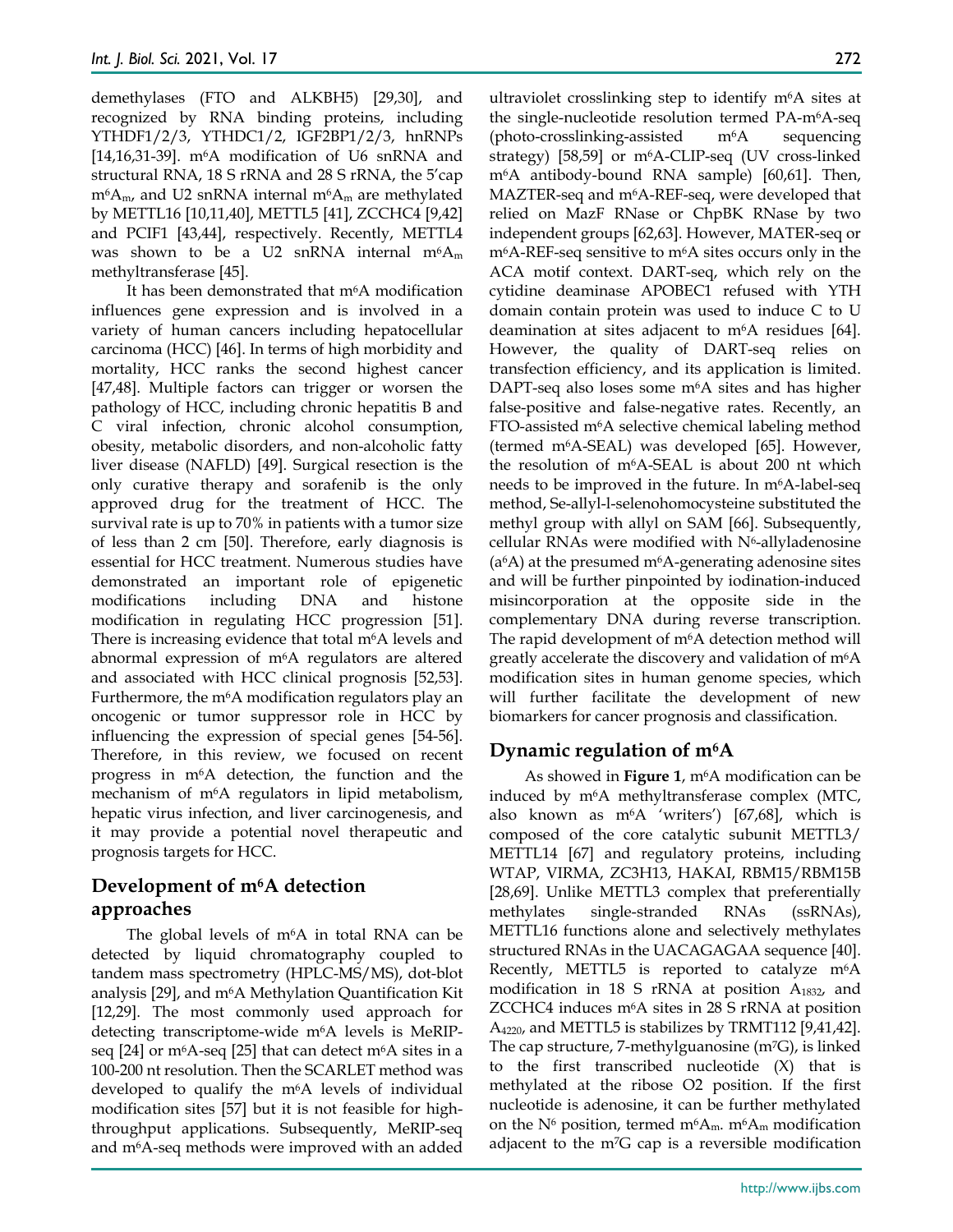catalyzed by PCIF1 (CAPAM, cap-specific adenosine N6-methyltransferase) [43,44,70,71]. METTL4 has recently been identified as a novel internal  $m<sup>6</sup>A<sub>m</sub>$  methyltransferase responsible for N<sup>6</sup>-methylation of  $m<sup>6</sup>A<sub>m30</sub>$  on U2 snRNA with a preference for the AAG motif [45].



Figure 1. The dynamic regulation and function of m<sup>6</sup>A and m<sup>6</sup>Am. The m<sup>6</sup>A modification is methylated by the methyltransferase complex (MTC, also known as m<sup>6</sup>A 'writer'), composed of the core catalytic subunit METTL3-METTL14 and the regulator proteins WTAP, VIRMA, ZC3H13, RBM15/RBM15B and so on. METTL16 alone can methylated m<sup>6</sup>A deposition in structural RNA and snRNA. METTL5 is responsible for m<sup>6</sup>A deposition in 18 S rRNA and facilitate ZCCHC4 as 28 S rRNA methylase. METTL4 mediate internal m6Am modification in U2 snRNA. m6A modification can be eliminated by m6A 'eraser' (FTO and ALKBH5). The function of m6A is mediated by m6A 'reader', which affects RNA splicing, export, decay, stabilization and translation. YTHDC1 and hnRNPs (hnRNPA2B1, hnRNPC and hnRNPG) facilitate RNAs alternative splicing. The nuclear export of m6A containing RNAs is mediated by YTHDC1 and FMRP. The nuclear YTHDF2 binds with m6A in 5'UTR prevent FTO demethylation and promote cap-independent translation. The decay of m6A modified RNAs is mediated by YTHDF2/YTHDF3 and YTHDC2. The translation is facilitated by YTHDF1/YTHDF3, IGF2BP1/2/3, FMRP, METTL3 and YTHDC2. IGF2BP1/2/3, FMRP, PRRC2a and SND1 facilitate to keeping methylated RNAs stability.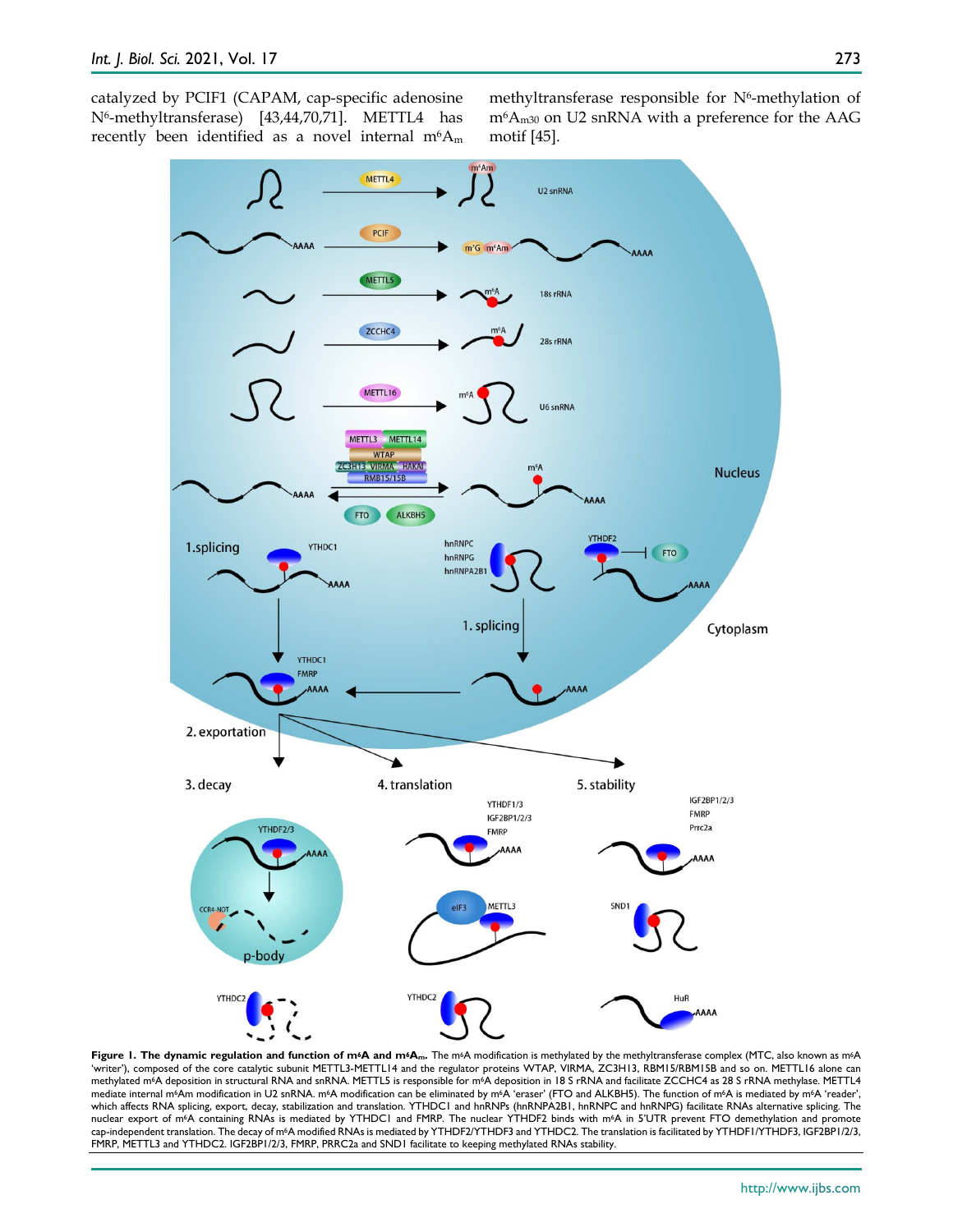The m<sup>6</sup>A mark may be removed by RNA demethylases (also known as m<sup>6</sup>A 'erasers'), including FTO and ALKBH5 [12,29]. The identification of FTO suggested that m<sup>6</sup>A modification is dynamic and reversible [29]. Further studies reveal that FTO can remove  $m<sup>6</sup>A$  and  $m<sup>6</sup>A<sub>m</sub>$  in mRNA and U6 snRNA, and m1A in tRNA [70,72]. ALKBH5 seems to specific demethylated m6A modification in RNA [12].

m6A is involved in numerous RNA processes, including splicing, export, decay, stability, and translation and exerts its functions mainly by recruiting m<sup>6</sup>A-binding proteins (also known as  $m<sup>6</sup>A$ 'readers'). As displayed in **Figure 1**, YTHDC1, hnRNPC, hnRNPG, and hnRNPA2B1 may regulate mRNA splicing by recognizing m6A sites on pre-mRNA in a direct or indirect (also known as "m6A switch") manner [14,33,38,73]. YTHDC1 and FMRP could mediate nuclear export of m6A modified RNAs into cytoplasm [74-76]. The nuclear YTHDF2 binds m6A sites in 5'UTR and prevents demethylation by FTO and thereby promotes cap-independent translation [77]. In the cytoplasm, YTHDF2, YTHDF3, YTHDC2 could mediate m<sup>6</sup>A deposited transcripts degradation in p-bodies, whereas IGF2BP1/2/3, FMRP, Prrc2a, SND1, and HuR play an important role in maintaining m6A-containing transcripts stabilization [35,78-84]. YTHDF1, YTHDF3, YTHDC2, IGF2BP1/2/3, FMRP, and cytoplasm METTL3 promotes m6A deposited mRNA translation [31,32,35,36,85-89]. In summary, m6A influence RNA every aspect of RNA metabolism depending on the functions of various readers.

## **Site specificity of m6A deposition**

Why the distribution of m6A sites on DRACH motif is not random but occurs in CDS and 3'-UTR regions, especially around the stop codon, despite the high prevalence of DRACH [25]? Yue *et al.* demonstrated that VIRMA can interact with WTAP-HAKAI-ZC3H13 to recruit METTL3/METTL14 and guide region-selective methylation in 3'UTR and near stop codon [28]. FTO preferentially targets premRNAs in intronic regions and regulates alternative splicing and 3'end processing [64]. Huang *et al.* described that Histone H3 trimethylation at Lys36 (H3K36me3) can guide m6A modification globally [90]. H3K36me3 can be recognized and bound directly by METTL14, and then facilitates the binding of MTC to adjacent RNA polymerase II, regulating m<sup>6</sup>A deposition in actively transcribed nascent RNAs. This study revealed a cross-talk between histone modification and m6A deposition. Several studies indicated that transcription factors can also influence m6A deposition. For instance, ZFP217 interacts with

several epigenetic regulators and modulates m<sup>6</sup>A deposition on their transcripts by sequestering the enzyme METTL3 [13]. The CAATT-box binding protein CEBPZ recruits METTL3 to chromatin and promotes m6A modification within the coding region of the associated mRNA transcripts [91]. The interaction of SMAD2/3 with METTL3/METTL14/ WTAP complex mediates m<sup>6</sup>A modification in a subset of transcripts involved in early cell fate decisions [92]. By using the CRISPR-Cas9 technology, the m6A modification site can be edited by fusing dCas9 (dead Cas9) with single-chain methyltransferase domains derived from METTL3 and METTL14 or full-length of  $m<sup>6</sup>A$  demethylase (ALKBH5 or FTO) [88]. Programmable m<sup>6</sup>A editing can be realized by this approach providing a mechanistic understanding of epitranscriptome.

## **Aberrant m6A regulation in liver disease**

## **Lipid metabolism**

HCC is the second most frequent cancer in the world with high morbidity and mortality [49]. Viral hepatitis, alcohol abuse, and nonalcoholic steatohepatitis (NASH) progress to HCC. Therefore, the prevention of HCC is focused on averting virus infection (hepatitis B and C viruses), inflammation, and obesity [93]. NAFLD is a risk factor predisposing HCC formation and is associated with metabolic syndromes, including diabetes and obesity. Transcriptome-wide m6A profile has revealed that m6A-containing gene exhibit a high overlap in human HepG2 cell lines and mouse livers. Moreover, m6A-modified regions in liver tissues are enriched of single nucleotide polymorphisms (SNPs) related to lipid traits [94]. Functional enrichment analysis of m6A-modified genes in porcine liver at three developmental stages are involved in regulating growth, development, metabolic process and protein catabolic processes [95]. The diverse pattern of m6A-modification on genes in different stage had metabolic functions required for or specific to this stage, which indicating that the liver may be exposed to different stimuli during development. High-fat diet (HFD) induced m6A modification enriched in gene associated with lipid-associated processes, including cellular lipid metabolism, fatty acid metabolism, response to fatty acids and TG metabolism [96]. Xie *et al.* reveals that elevated METTL3 expression in Type 2 diabetes (T2D) patients inhibits hepatic insulin sensitivity via  $N^6$ -methylation of Fasn (fatty acid synthase) mRNA, and subsequently promotes fatty acid metabolism [97]. Approximately one-tenth of liver genes have been identified as rhythmic, however only one-fifth of those genes are driven by de novo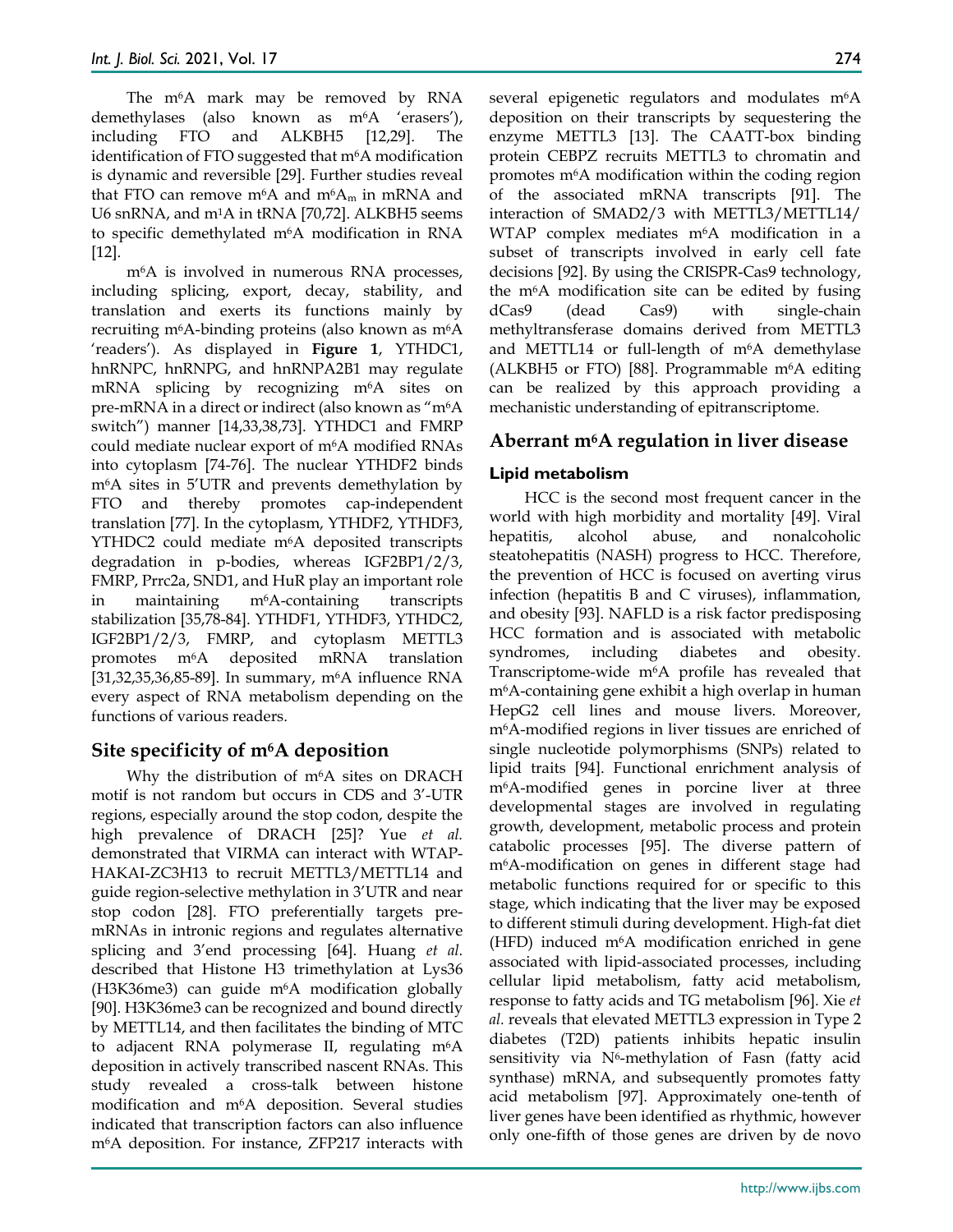transcription, suggesting that both transcriptional and epigenetic mechanism underlie the mammalian circadian clock [98]. At the core of the mammalian circadian clock gene regulatory network, the bHLH-PAS transcriptional activators BMAL1, CLOCK and NPAS2 activate the Period (Per1, Per2) and Cryptochrome (Cry1, Cry2) genes whose transcripts and proteins slowly accumulate during the daytime [98]. Some circadian clock-dependent pathway involved in regulating both anabolism and catabolism, such as lipid metabolism, glucose metabolism and bile acid synthesis [99]. Recently, a research showed that m6A modification involved in regulating this process, liver-specific deletion of Bmal1 (Bmal1-/- ) results in high levels of ROS and elevated oxidative damage, and subsequently ROS significantly elevates METTL3 expression, which finally suppresses PPARα (the nuclear receptor peroxisome proliferator-activator α) expression in an m6A-YTHDF2-dependent manner, which will influence the lipid metabolism [100]. Recently, it has been reported that m<sup>6</sup>A modification enriched in and enhanced the expression of lipogenic genes in leptin receptor-deficient *db/db* mice, however, YTHDC2 could attenuate lipid metabolic disorder and hepatic TG accumulation by binding and decreasing the stability of lipogenic gene including sterol regulatory element-binding protein 1c (Srebp-1c), fatty acid synthase (Fasn), stearoyl-CoA desaturase 1 (Scd1) and acetyl-CoA carboxylase  $1$  (Acc1) [101].  $m<sup>6</sup>A$ modification enhances the stability of LINC00958, and subsequently, elevated LINC00958 sponges miR-3619- 5p to upregulate hepatoma-derived growth factor (HDGF) expression, thereby facilitating HCC lipogenesis and progression [102]. FTO is known to be tightly associated with increased body mass and obesity in humans [103-105]. FTO is reported to and positively related to obesity and T2D, and FTO levels were significantly increased in NAFLD group [106,107]. These results reveal that  $m<sup>6</sup>A$  modification involved in regulating lipogenesis and NAFLD, which is a major risk of HCC.

## **Virus infection**

Driving factors in hepatocyte transformation and HCC development are chronic inflammation, epigenetic modifications, early neoangiogenesis, senescence, DNA damage, and telomerase reactivation, chromosomal instability [108]. Liver cancer usually develops only after decades of HCV infection, and often accompanied by cirrhosis. As a positive-strand RNA virus, most if not all events related to HCV replication are restricted to the cytoplasm. Therefore, HCV infection induced longstanding hepatic inflammation with associated oxidative and the potential DNA damage in the presence of cirrhosis is thus likely to contribute to the development of carcinoma [109,110]. HBV contributes to HCC progression through direct and indirect mechanisms. HBV-related HCC, cirrhosis is absent in up to one-third of patient. It has been shown that viral infection can affect m6A modification and thus alter m6A in special transcripts and influence viral infection [111].  $m<sup>6</sup>A$  modification in the 5' epsilon stem-loop of pgRNA, which mediates HBV life cycle, is necessary for efficient reverse transcription of pgRNA, whereas m6A sites in the 3′ epsilon stem-loop lead to destabilization of HBV transcripts [112]. This study reveals that m6A modification of HBV RNA exerts dual regulatory functions.  $m<sup>6</sup>A$  modification negatively regulates HCV life cycle and the production of infectious HCV particles, and m6A-binding YTHDF proteins relocalize to lipid droplets, sites of HCV viral assembly, and suppress this stage of viral infection [113]. Recently, it has been demonstrated that HBV infection increases METTL3 and subsequently upregulates  $m<sup>6</sup>A$  modification and degradation of PTEN, which consequently inhibits IRF-3 nuclear import and activation of PI3K/AKT pathway to facilitate HCC progression by affecting innate immunity [114]. Taken together, these studies indicated that m6A modification plays a significant role in broader HBV/HCV virus infection, and uncover regulatory strategies to inhibit replication by these established and emerging viral pathogens to prevent HCC development.

## **Chromosome Instability**

This missegregation of genomic material is defined as Chromosome instability that is associated with poor prognosis of cancer patients including HCC [115,116]. HBV can facilitate HCC progression by inducing both chromosome instability by integrating its DNA into the host genome and mutagenesis of various cancer-related genes [117]. Furthermore, HBx could directly induce chromosomal instability by affecting the mitotic checkpoints through binding and inactivating p53 and DDB1 [118,119]. Not only virus DNA, altered cellular signaling pathway could also influence chromosome instability signatures. Weiler and colleagues showed that YAP and its binding partner TEAD4 could induce chromosome instability by interacting with FOXM1 [120]. After the inhibition of YAP, about four fifth gene of CIN25 and three fifth gene of CIN25 were reduced. Although it hasn't been clarified yet whether m6A modification is involved in affecting HCC progression by influencing chromosome instability. Several researchers have shown that YAP mRNA was m<sup>6</sup>A modified in HCC [121], colorectal cancer [122], NSCLC [123], and so on.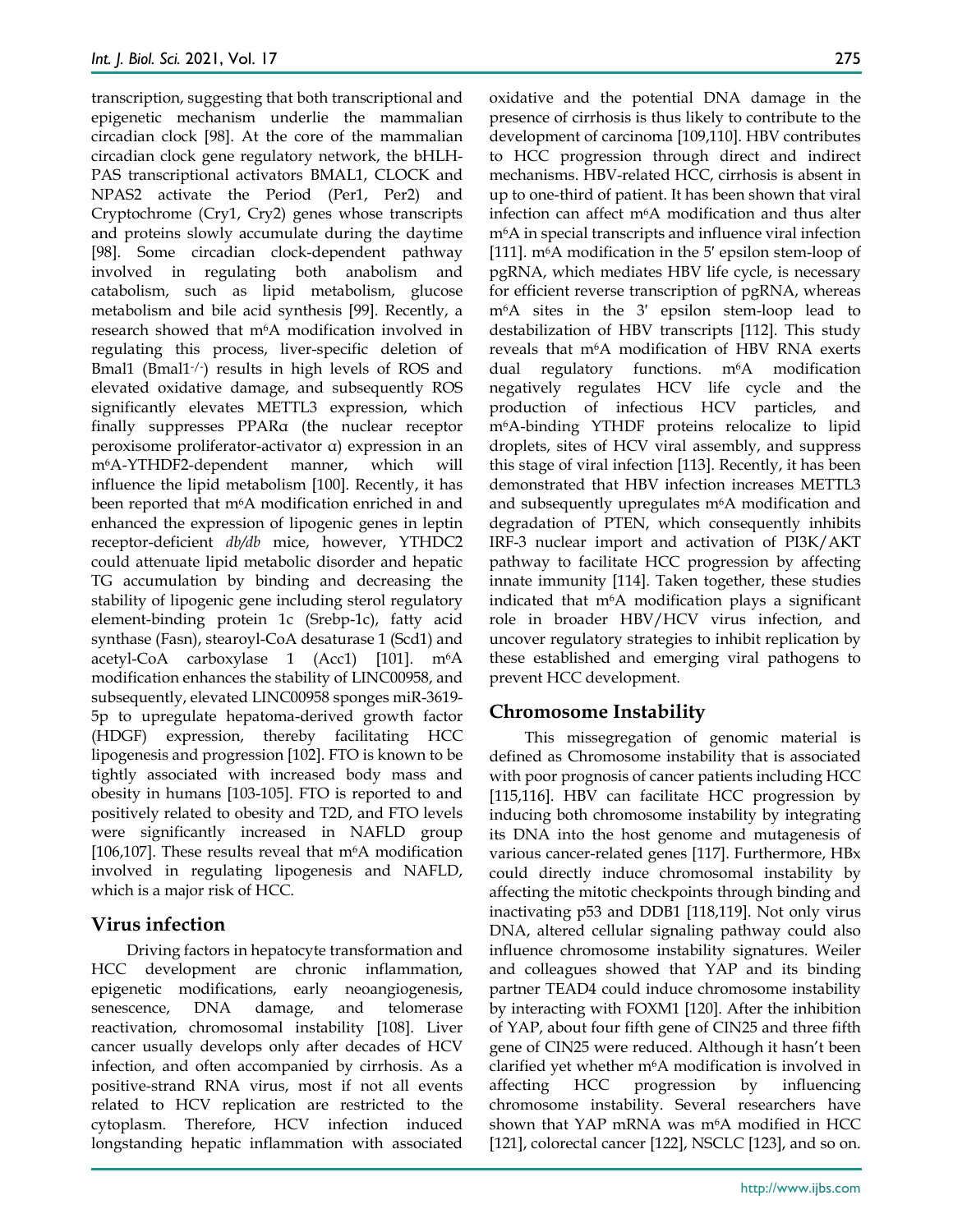Those results hint that m<sup>6</sup>A modification may implicated in HCC development through chromosome instability by influencing hepatic virus affection and some genes which need further investigation.

#### **Neovascularization**

Angiogenesis is essential for HCC progression and metastasis. Vasculogenic mimicry (VM) formed by aggressive tumor cells has been found in various types of cancer, including ovarian cancer, colorectal cancer, melanoma and HCC, and associated with poor prognosis in patients [124-126]. Pathologic angiogenesis is critical for the growth and malignant dissemination of solid tumors by providing oxygen, nutrients, and routes for metastasis [127]. Several studies demonstrated that m<sup>6</sup>A modification could also influence HCC progression through regulating angiogenesis. Qiao *et al.* showed that silencing METTL3 suppresses VM formation through inhibiting YAP1 expression [124]. Intratumoral hypoxia is a common signature of human solid cancer including HCC and could regulate the expression of genes that involver in regulating angiogenesis, EMT process, self-renewal of cancer stem cells, chemotherapy- and radiation- therapy resistance extracellular matrix remodeling, cancer stem cell maintenance through hypoxia-induced factor (HIF) [128]. Zhong *et al.*  demonstrated that hypoxia down-regulated YTHDF2 expression, and forced YTHDF2 expression could suppress HCC carcinogenesis, proliferation and activation of MEK and ERK in HCC cells through directly binding the m6A sites on EGFR 3'UTR and subsequently promoting its degradation [129]. The activation of EGFR induced by EGF and TGF-α could induce the expression of VEGF which is a predominant stimulator of angiogenesis [130]. Those results illustrated that YTHDF2 may be involved in regulating HCC tumorigenesis by regulating angiogenesis through EGFR/VEGF signaling pathway. Hou *et al.* showed YTHDF2 expression was decreased in hypoxia and tumor tissues, and HIF-2α antagonist (PT2385) could restore YTHDF2 expression and inhibit HCC progression [131]. Mechanistically, YTHDF2 mediated the decay of m<sup>6</sup>A-modified interleukin 11 (IL11) and serpin family E member 2 (SERPINE2) mRNAs, which were involved in regulating the inflammation-mediated malignancy and disruption of vascular normalization. These studies showed that m6A modification might regulating HCC development by modulating neovascularization.

#### **An altered m6A modification in HCC**

m6A modification and m6A regulators have been shown to be dysregulated in liver carcinoma, and m6A expression influences liver progression through proliferation, metastasis, inflammation, and vascularization (as showed in **Figure 2**). METTL3 facilitates migration, invasion and EMT of cancer cells by promoting Snail (a key transcription factor of EMT) expression through m6A-YTHDF1 pathway [56].



Figure 2. Deregulation of m6A modifiers in liver cancers. Modifiers in red indicate an oncogenic role, modifiers in green indicate a tumor-suppressive role.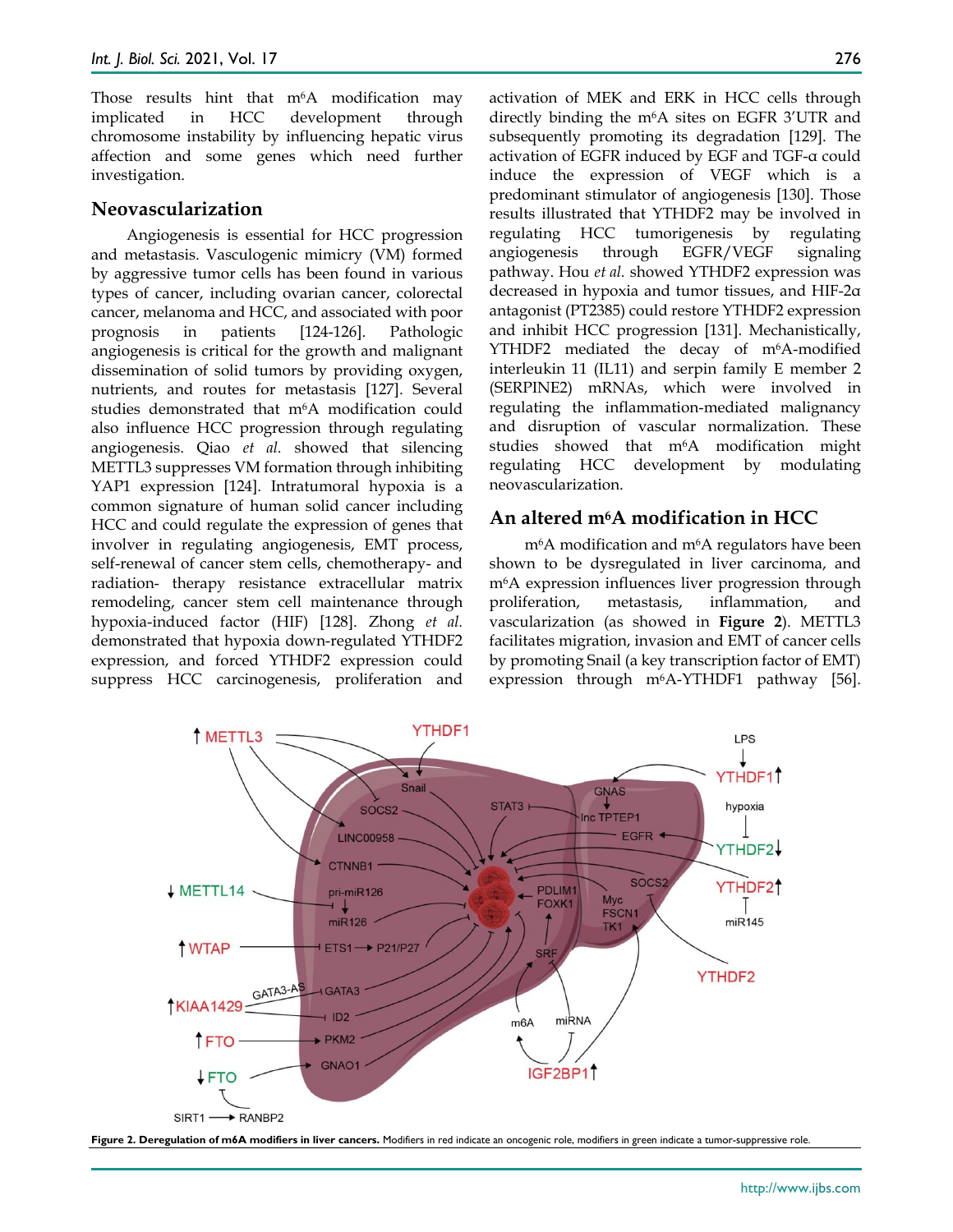SUMOylation of METTL3 was positively associated with high metastasis potential of HCC via controlling Snail mRNA homeostasis in HCC [132]. Chen *et al.*  showed that METTL3 promotes liver cancer progression by suppressing SOCS2 (suppressor of cytokine signaling 2) via m6A-YTHDF2-mediated degradation [55]. SOCS2 has been shown to inhibit proliferation, migration, and stemness in various cancers, including oral squamous carcinoma, leukemia, and HCC [54]. METTL3-mediated m<sup>6</sup>A modification upregulates LINC00958 expression, and subsequently enhances hepatoma-derived growth factor (HDGF) expression by sponging miR-3619-5p, and consequently promotes HCC lipogenesis and progression [102]. METTL3 promoting HCC development by interacting with DGCR8 and promoting the maturation of miR-873-5p in an m6A-dependent manner, thereby inhibiting SMG1 expression [133]. METTL3 upregulation promotes hepatoblastoma (HB) progression through enhancing CTNNB1 mRNA stability and subsequently activating Wnt/β-catenin pathway [134]. WTAP suppresses ETS proto-oncogene 1 (ETS1) in an m6A-HuR-dependent manner, which further reverses the inhibition of  $p21/p27$  axis to promote G2/M phase of HCC cells, and consequently promotes HCC progression [83]. KIAA1429 upregulation facilitates migration and invasion of HCC by repressing ID2 mRNA in an m6A-dependent manner [135]. lncRNA-GATA3-AS facilitates KIAA1429 induces m<sup>6</sup>A modification and degradation of GATA binding protein 3 (GATA3) pre-mRNA in an HuR-dependent manner, and consequently promotes HCC growth and metastasis [136]. Circ\_KIAA1429 (has\_circ\_0084922) was upregulated and accelerate HCC development by facilitating HCC migration, invasion, and EMT process through enhancing Zeb1 mRNA stability in an m6A-YTHDF3 dependent manner [137]. However, METTL14 is downregulated in HCC, especially metastasis cancer, can interact with the microprocessor protein DGCR8 and promote pri-miR126 maturation in an m6A-dependent manner, and consequently suppresses HCC metastasis [3]. In summary, those results reveal that m<sup>6</sup>A "writers" complex involved in regulating HCC progression. However, the function of METTL14 and other m<sup>6</sup>A "writers" is apparently controversial. The reasons for the above conflicting findings might be associated with the heterogeneity of clinical samples. Further investigations are needed to settle these contradictory findings and clarify the role of different  $m<sup>6</sup>A$  "writer" in the progression of HCC.

Since its identification as the demethylase of m6A, FTO has been reported to play an important role in many cancers including liver cancer [138-141]. Li *et* 

*al.* reported a correlation between up-regulated FTO in liver cancer and poor prognosis. It was also shown that FTO mediates demethylation of PKM2 mRNA and promotes its translation to promote HCC progression [142]. Besides its oncogenic function, FTO also suppresses HCC progression. Liu *et al.* reported that SIRT1 activate RANBP2 that mediates FTO SUMOylation and degradation, and subsequently leads to m6A deposition in HCC tumor suppressor guanine nucleotide-binding protein G (o) subunit alpha (GNAO1) and inhibits its mRNA expression, and consequently results in liver cancer progression [139]. Recently, a study reveals that FTO plays a protective role in HCC development [143]. Hepatocyte-specific depletion of FTO not only impacts HCC initiation phase (increased tumor numbers) but also influences HCC development (increased numbers of larger tumors) by inhibiting Cul4a translation [143]. Intrahepatic cholangiocarcinoma (ICC) is the second most common form of primary liver cancer. Rong *et al.* demonstrated that loss of FTO in ICC related to poor prognosis, mechanistically, FTO suppresses the anchorageindependent growth and mobility of ICC cells through demethylation and impairing oncogene TEAD2 mRNA stability [140]. These conflicting functions of FTO in HCC and ICC might be associated to heterogeneity of clinical samples and the contextspecific m<sup>6</sup>A roles between HCC and ICC. ALKBH5 inhibits HCC cells proliferation and invasion by suppressing IGF2BP1-mediated LY6/PLAUR Domain Containing 1 (LYPD1) RNA stability [144].

The oncogenic or tumor suppressor role of m<sup>6</sup>A readers may be associated with their effect on transcripts processing. Several studies have indicated that chronic inflammation is involved in HCC progression [145]. Innate immune cell types, including macrophages, innate lymphoid cells, NK cells, Dendritic cells (DCs), and mucosal-associated invariant T cells (MALTs) are enriched in liver and play essential roles in liver homeostasis [146]. Traditionally, macrophages can be classified as M1 (pro-inflammatory), M2 (anti-inflammatory), or  $M_{reg}$ (immunosuppressive), and the balance of M1-M2 polarization involved in hepatic inflammation and repair [147]. It has been demonstrated that METTL3 facilitates M1 macrophage polarization via the methylation of STAT1 mRNA [148]. Ding *et al.* found that LPS used to stimulate the inflammatory response in HCC cells enhances GNAS expression in an m6A-YTHDF1-dependent manner [149]. Elevated G-protein alpha-subunit (GNAS) expression can promote inflammation-related HCC progression through promoting STAT3 activation by inhibiting lncRNA TPTEP1 interaction with STAT3 (signal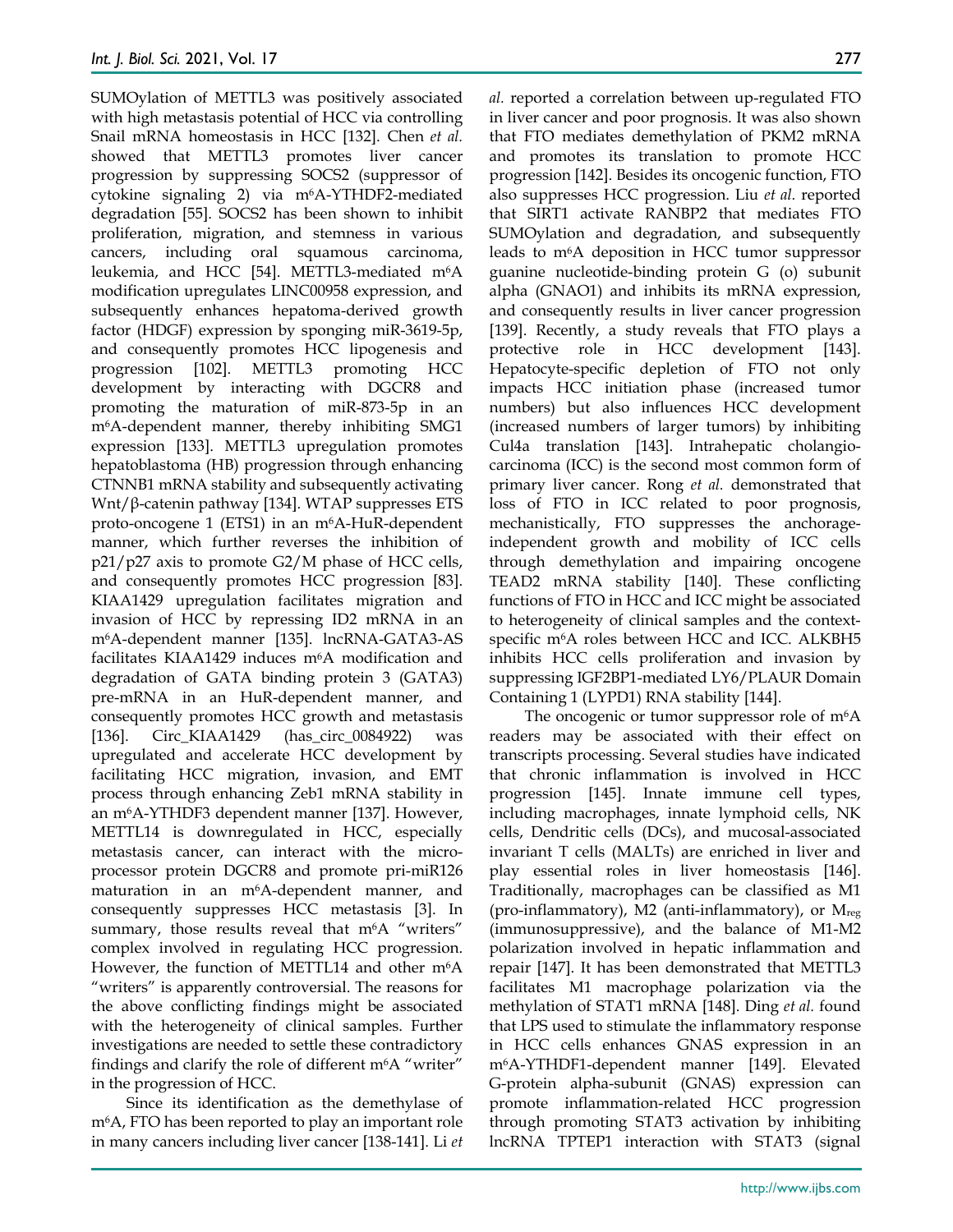transducer and activator of transcription 3). YTHDF2 promotes the liver cancer stem cell phenotype and cancer metastasis by promoting OCT4 expression [150]. Hou and colleagues described that hypoxiainducible factor-2α (HIF-2α) inhibits YTHDF2 expression, resulting in elevated expression of m<sup>6</sup>Acontaining interleukin 11 (IL11) and serpin family E member 2 (SERPINE2) mRNAs, which further leads to inflammation and vascular abnormalities in HCC [151]. YTHDF2, downregulated by hypoxia, can suppress HCC progression through binding m6A sites of EGFR 3'UTR and inducing its degradation, and consequently suppresses cell proliferation, tumor growth, and activation of MEK and ERK in HCC cells [129]. However, another research reported that YTHDF2 upregulated and exerts as an oncogene in HCC and can be inhibited by miR-145 [152]. ICF2BP1/2/3 protein were identified as m6A-binding proteins and plays an oncogenic role in HeLa (cervical cancer) and HepG2 (liver cancer) cells via enhancing the stability of MYC, FSCN1, and TK1 mRNAs [35]. IGF2BP1 promotes SRF expression in an m6A- and miRNA- dependent manner and subsequently promotes SRF downstream target gene including PDLIM7 and FOXK1 translation, consequently PDLIM7 and FOXK1 promote tumor cell growth and enhance cell invasion, and indicate a poor overall survival probability in liver, ovarian and lung cancer [153].

These studies illustrate a complicated role of m6A modification and m6A regulators in liver carcinogenesis. m6A modification and m6A regulators involve in regulating cancer cell proliferation, migration, invasion, immunity, vascular abnormalization, and EMT process. However, some of the studies have reported conflicting results on the expression and function of various  $m<sup>6</sup>A$  regulators. Most of MTCs upregulated and promote HCC progression, however, METTL14 is decreased and could suppressed liver cancer cell metastasis. The role of FTO and YTHDF2 are double-edged sword. When they down-regulated in carcinoma tissues, they may play a tumor suppressive role. However, if they up-regulated, they may be an oncogenic factor. The expression of FTO and YTHDF2 can be influenced by tumor heterogeneity, hypoxia, and post-translational modification. All the discrepant results of the above studies uncover a complicated role of m<sup>6</sup>A modification and m6A regulators in human HCC. Further investigation and effort will be required to reconcile these paradoxical results. Altered expression, function, and mechanism of m<sup>6</sup>A regulators in liver carcinoma are listed in **Table 1**.

## **Prognosis and therapeutic potency of targeting altered m6A regulators**

Since m<sup>6</sup>A modification levels and m<sup>6</sup>A regulators play essential roles in regulating the progression of liver disease, targeting abnormal expressed m6A regulators may serve as a biomarker and potential therapeutic targets. Several studies showed that liver carcinogenesis is related to the altered expression of m6A regulators [3,129,135]. Bioinformation analysis in several studies reveal that METTL3 and YTHDF1 are both significantly upregulated and are associated with poor prognosis in HCC patients [53,154,155]. METTL3, VIRMA, and hnRNPC showed higher expression in tumor samples, while METTL14, ZC3H13, FTO, ALKBH5, YTHDF2, YTHDC1, and YTHDC2 showed higher expression in normal tissue samples [53,152,156,157]. High expression level of METTL14 is associated with a better prognosis in HCC patients [156]. YTHDF2 expression is closely associated with HCC malignance, and can be inhibited by miR-145 [152]. YTHDF2, YTHDF1, METTL3, KIAA1429, and ZC3H13 could be a prognostic signature of malignant HCC patients [52,157-159]. The expression of two genes (hnRNPA2B1 and RBM15) are closely related to the TNM stage and metastasis risk and can act as a prognostic indicator for HBV-related HCC patients in the early TNM stage [160]. In conclusion, METTL3, YTHDF1 are elevated and METTL14 is downregulated in HCC and can be prognosis biomarker of HCC.

m6A levels in circulating tumor cells (CTCs) can be detected by liquid chromatography-electrospray ionization-tandem mass spectrometry (LC-ESI-MS/ MS). The authors showed that m<sup>6</sup>A modification levels in CTCs was significantly elevated compared to the whole blood cells and m6A levels in CTCs might be a non-invasive approach for cancer diagnosis [161]. Therefore, the altered expression of  $m<sup>6</sup>A$  regulators may be a biomarker for prognostic prediction in HCC patients.

Several studies demonstrated that dysregulation of m6A regulators associated with drug resistance. Taketo and colleagues showed that METTL3-depleted pancreatic cancer cells showed higher sensitivity to anticancer reagents such as 5-fluorouracil, gemcitabine, cisplatin and irradiation [162]. METTL3 knockdown in NSCLC inhibits tumor growth, metastasis and DDP resistance [163]. METTL3 induces the production of p53 R273H mutant protein that results in acquired multidrug resistance in colon cancer cells [164]. Elevated METTL3 expression is implicated in glioma stem-like cell maintenance and radioresistance [165]. The upregulation of FTO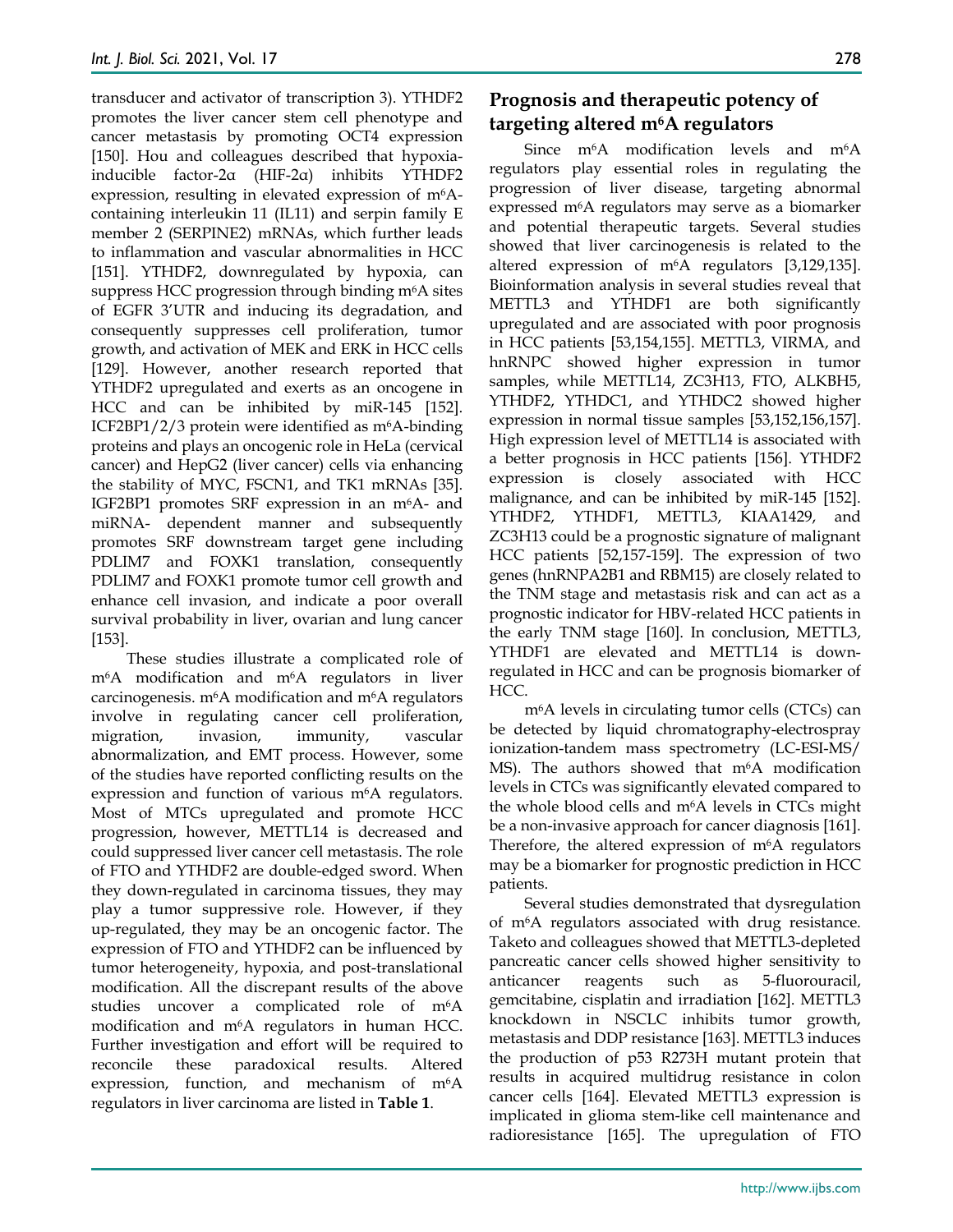enhances chemo-radiotherapy resistance in cervical cancer [166]. Depletion of METTL3 under hypoxia significantly enhances sorafenib-resistant of HCC by decreasing the stability of FOXO3, and overexpression of FOXO3 restores m6A-dependent sorafenib sensitivity [167]. These results highlight the therapeutic value of targeting m6A modification and m6A regulators in drug-resistant tumors.

m6A regulators can be targeted by inhibitors. The nature product rhein is the first identified FTO inhibitor that exerts good inhibitory activity of FTO demethylation and led to increases of m6A modification levels [168,169]. However, it is not an FTO selective inhibitor, as it can also target ALKBH5 [170]. Entacapone, an FDA approved drug used to treat Parkinson's disease, has also be identified as FTO inhibitor that elicited the effects of FTO on gluconeogenesis in the liver and thermogenesis in adipose tissues in mice by acting on an FTO-FOXO1 regulatory axis [171]. Meclofenamic acid (MA), a non-steroidal, anti-inflammatory drug, is to be identified as highly selective inhibitor of FTO [30]. Most recently, Su *et al.* reported two small-molecule inhibitors of FTO that can suppress leukemia stem/ initiating cell maintenance and immune evasion by

suppressing expression of immune checkpoint genes, especially LILRB4 [172]. Administration of PT2358, an antagonist HIF-2α, restores YTHDF2 expression which attenuates tumorous inflammation and angiogenesis, thus inhibiting HCC progression [151].

The m6A modification in liver can be influenced by gut microbiota, which can further alter lipid metabolism and insulin signaling [173]. Lu *et al.* reported that curcumin can affect METTL3, METTL14, ALKBH5, FTO, and YTHDF2 expression and subsequently increase m6A modification to inhibit LPS-induced liver injury and lipid metabolism disorders in piglets through inhibiting SREBP-1c (sterol regulatory element binding proteins) and SCD-1 (stearoyl-CoA desaturase 1) expression in an m6A dependent manner [174]. Those studies reveal that altered m6A modification involved in regulating liver cancer cell metabolism, proliferation, invasion, and immunity, and is associated with clinical prognosis and progression, indicating that altered expression of m6A regulators may serve as potential biomarkers and therapeutic targets. However, more studies are required to determine the function of m<sup>6</sup>A modification on liver carcinogenesis and the potential as therapeutic targets.

**Table 1.** Roles of m6A regulators in liver carcinoma

| Proteins        | Cancer | Role       | Function                                                                                             | Mechanism                                                                                                                                  | Reference |
|-----------------|--------|------------|------------------------------------------------------------------------------------------------------|--------------------------------------------------------------------------------------------------------------------------------------------|-----------|
| METTL3          | HCC    | Oncogene   | Regulating EMT progression                                                                           | Promoting Snail expression                                                                                                                 | [56, 132] |
|                 | HCC    | Oncogene   | Promoting HCC cell proliferation and migration                                                       | Regulating SOCS2 expression                                                                                                                | $[55]$    |
|                 | HCC    | Oncogene   | Promoting HCC lipogenesis and progression                                                            | m <sup>6</sup> A modification enhances LINC00958 RNA stability and<br>expression that sponged miR-3619-5p to upregulate HDGF<br>expression | $[102]$   |
|                 | HCC    | Oncogene   | Promoting the development of HCC                                                                     | Promoting the maturation of miR-873-5p and thereby inhibiting<br>SMG1 expression                                                           | $[133]$   |
|                 | H B    | Oncogene   | Promoting proliferation of HB                                                                        | Regulating $Wnt/\beta$ -catenin pathway activation through<br>regulating CTNNB1 expression                                                 | $[134]$   |
| METTL14         | HCC    | Suppressor | Inhibiting the migration and invasiveness                                                            | Regulating pre-miR-126 maturation through interacting with<br>DGCR8                                                                        | [3]       |
| <b>WTAP</b>     | HCC    | Oncogene   | WTAP modulated the G2/M phase of HCC cells                                                           | Suppressing ETS1 expression in m <sup>6</sup> A-HuR dependent manner                                                                       | $[83]$    |
| <b>KIAA1429</b> | HCC    | Oncogene   | Enhancing proliferation, migration, and invasion of<br>HepG2 cells                                   | Inhibiting ID2 expression                                                                                                                  | [135]     |
|                 | HCC    | Oncogene   | Promoting proliferation and metastasis of HCC cells                                                  | Leading to the degradation of GATA3 pre-mRNA                                                                                               | [136]     |
| <b>FTO</b>      | HCC    | Oncogene   | Promoting proliferation and in vivo tumor growth                                                     | Promote PKM2 expression                                                                                                                    | $[142]$   |
|                 | HCC    | Suppressor | SIRT1 activates RANBP2 that further mediates FTO<br>SUMOylation and degradation                      | Decreased FTO leads to hypo m <sup>6</sup> A modification of GNAO1 and<br>reduced its RNA stability                                        | [139]     |
|                 | HCC    | Suppressor | FTO exerts protective role in the initiation of HCC                                                  | Inhibiting Cul4a translation                                                                                                               | $[143]$   |
|                 | ICC    | Suppressor | FTO suppresses the anchorage-independent growth<br>and mobility of ICC cells                         | Impairing oncogene TEAD2 mRNA stability                                                                                                    | $[140]$   |
| ALKBH5          | HCC    | Suppressor | ALKBH5 inhibits the proliferation<br>and invasion capabilities of HCC cells in vitro and in<br>vivo  | Reducing the stability of LYPD1 mediated by m <sup>6</sup> A reader<br>IGF2BP1                                                             | $[144]$   |
| YTHDF1          | HCC    | Oncogene   | Regulating EMT progression                                                                           | Promote METTL3 target gene snail translation                                                                                               | $[56]$    |
|                 | HCC    | Oncogene   | Promoting LPS-induced HCC cell growth and invasion Promoting GNAS translation                        |                                                                                                                                            | [149]     |
| YTHDF2          | HCC    | Oncogene   | Promoting HCC proliferation and migration                                                            | Interacting with METTL3 to regulating SOCS2 expression                                                                                     | $[55]$    |
|                 | HCC    | Oncogene   | Promoting the liver cancer stem cell phenotype and<br>cancer metastasis                              | Promoting OCT4 expression                                                                                                                  | $[150]$   |
|                 | HCC    | Suppressor | YTHDF2 silencing provokes inflammation, vascular<br>reconstruction and metastatic progression of HCC | Mediating decay of IL11 and SERPINE2                                                                                                       | [151]     |
|                 | HCC    | Suppressor | Suppressing HCC cell proliferation, growth and<br>induces apoptosis                                  | Destabilizing of EGFR mRNA                                                                                                                 | $[129]$   |
| YTHDF3          | HCC    | Oncogene   | Facilitating HCC migration, invasion, and EMT process Enhancing Zeb1 mRNA stability                  |                                                                                                                                            | $[137]$   |
| IGF2BP1         | HCC    | Oncogene   | Promoting tumor cells proliferation colony formation<br>ability and cell migration/invasion          | Enhancing the stability of MYC, FSCN1, and TK1                                                                                             | $[35]$    |
|                 | HCC    | Oncogene   | Promoting tumor cells proliferation and invasion                                                     | Enhancing SRF mRNA stability in an m <sup>6</sup> A-dependent manner                                                                       | [153]     |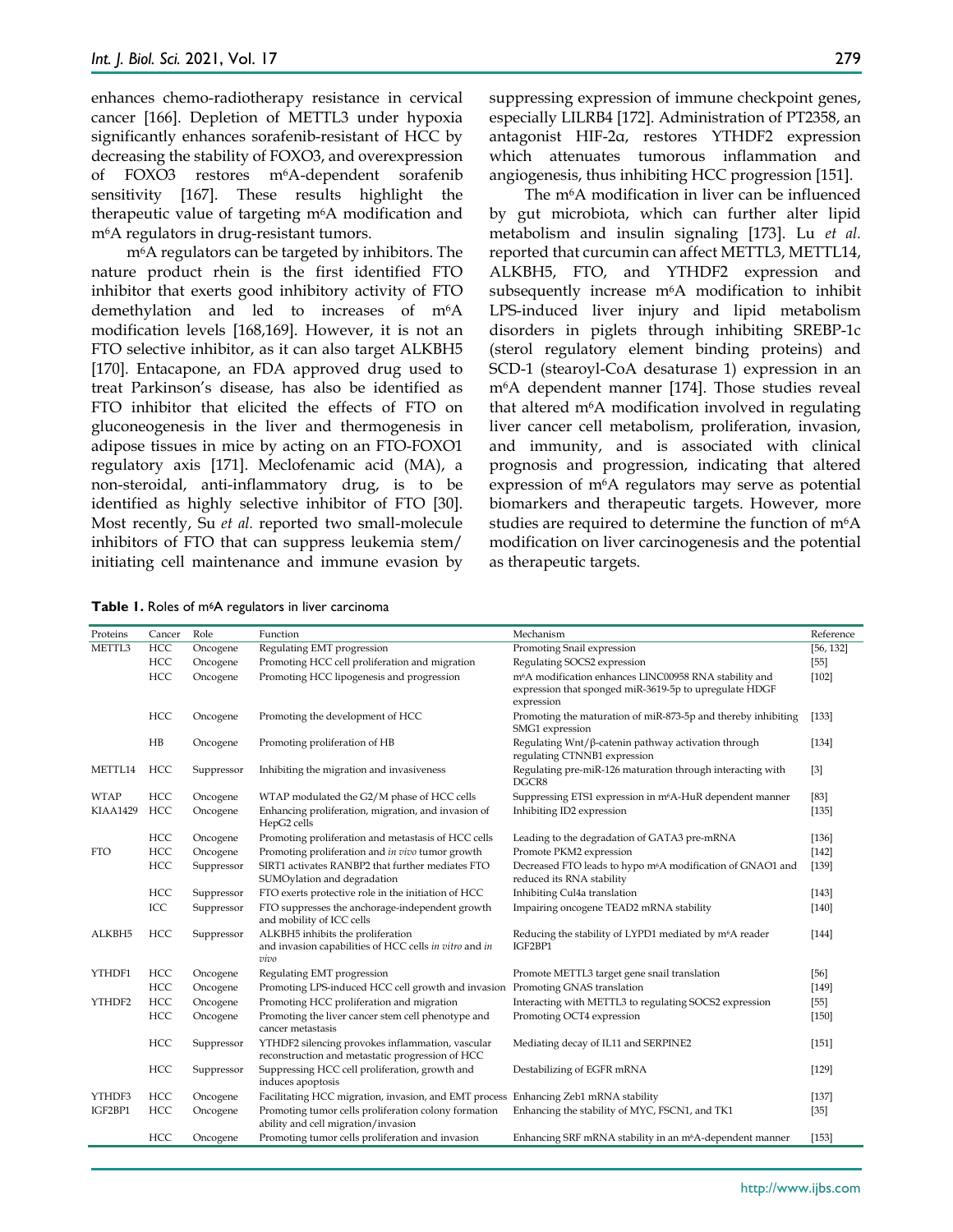#### **Challenges and Perspectives**

m6A is the most abundant internal modification which randomly exists on almost all types of RNAs, including mRNA, lncRNA, circRNA, miRNA, rRNA and snoRNA. Numerous studies have shown that m6A modification plays an essential role in physiological and pathological processes including cell differentiation, meiosis, sex determination, cancer progression, circadian rhythm, neuronal function, and chromatin state. m6A modification is induced by MTC consisting of METTL3, METTL14, WTAP, VIRMA, ZC3H13, HAKAI and RBM15/RBM15B, in which METTL3 is the only catalytic subunit.  $m<sup>6</sup>A$  in structural RNAs and U6 snRNAs can be methylated by METTL16, whereas METTL5 mediates m<sup>6</sup>A modification of 18 S rRNA and facilitates ZCCHC4 as the 28 S rRNA modification enzyme.  $m<sup>6</sup>A<sub>m</sub>$ modification is induced by PCIF1 and METTL4 mediates  $m<sup>6</sup>A<sub>m</sub>$  modification in internal U2 snRNAs. m6A deposition is removed by eraser proteins (FTO and ALKBH5). As the first identified m<sup>6</sup>A demethylase, FTO can not only demethylate internal  $m<sup>6</sup>A$  and cap  $m<sup>6</sup>A<sub>m</sub>$  but also mediates demethylation of m<sup>6</sup>A and m<sup>6</sup>A<sub>m</sub> in snRNAs and m<sup>1</sup>A in tRNAs.

In recent years, global  $m<sup>6</sup>A$  modification has been well described well in different disease contexts by using NGS. m<sup>6</sup>A deposition is not randomly distributed in transcripts but collectively deposited in 3'UTR and CDS regions, especially the stop codon. m6A deposition sites can be influenced by writers, erasers, histone modification, transcription factors, virus infection, chemical carcinogens, carRNAs, and environmental stimuli. The global  $m<sup>6</sup>A$  abundance can be detected by MeRIP-seq or m6A-seq. However, this approach has some limitations; it needs more initial RNA material; the m6A-antibody cross talks with  $m<sup>6</sup>A<sub>m</sub>$  and it cannot accurately position on  $m<sup>6</sup>A$ sites. Another technique uses m<sup>6</sup>A-sensitive RNA-endoribonuclease, which can cleave RNA at unmethylated ACA motifs and is used to detect m<sup>6</sup>A distribution (m6A-REF-seq or MAZTER-seq). However, this method is not useful for m<sup>6</sup>A sites in other sequence contexts. Mapping m6A sites precisely is a critical step for understanding its function and regulatory pathways. In this context, DART-seq has substantially improved the transcriptome-wide m<sup>6</sup>A level detection and provides an efficient detection method for limiting-amounts of RNA samples.

In many disease types, global m6A abundance, as well as m<sup>6</sup>A regulators, are altered. Because of the simultaneous alteration of m6A writers and erasers, the global m6A level changes may not be informative in carcinoma. Some investigators demonstrated that increased m6A modification in liver carcinoma is associated with poor prognosis. However, other groups demonstrated that global m6A levels decrease in HCC tissues especially metastatic tumors. Therefore, the mechanism of m6A regulation in liver carcinoma progression needs further investigation. Recent studies also revealed that m6A modification affects ncRNAs processing such as maturation, cellular location, and function. Further investigations are required to understand the molecular details of these progresses affecting liver cancer progression.

#### **Conclusions**

m6A modification is a new layer of post-transcription regulation of gene expression. The dysregulated expression of m6A regulators involved in human carcinogenesis has been demonstrated in various cancer types, including HCC. Altered m6A regulators expression will influence target gene expression by modulating the mRNA stability and translation. m6A modification also plays an essential role in mediating cancer cells response to immunotherapy, radiotherapy, and chemotherapy. However, the functional role of m6A in HCC are paradoxical, further studies are needed to illustrates the heterogeneity and complexity of m6A modification and m6A regulators in HCC carcinogenesis. Given the pivotal role of m6A modification and regulation in many cancers, targeting dysregulated m6A regulators may be a therapeutic option in cancer. Therefore, a better understanding of m6A may improve cancer therapy in the future.

## **Abbreviations**

m6A: N6-methyladenosine; HCC: Hepatocellular Carcinoma; Ψ: pseudouridine; m1A: N1-methyladenosine;  $m<sup>6</sup>A<sub>m</sub>$ : N<sup>6</sup>, 2-O-dimethyladenosine; ncRNAs: non-coding RNAs; CDS: coding sequences; 3'UTRs: 3'untranslated regions; MTC: m6A methylase complex; IGF2BPs: insulin-like growth factor 2 mRNA-binding proteins); NAFLD: non-alcoholic fatty liver disease; HPLC-MS/MS: liquid chromatography coupled to tandem mass spectrometry; PA-m<sup>6</sup>A-seq: photo-crosslinkingassisted m<sup>6</sup>A sequencing strategy; m<sup>6</sup>A-CLIP-seq: UV cross-linked m<sup>6</sup>A antibody-bound RNA sample;  $a<sup>6</sup>A$ : N<sup>6</sup>-allyladenosine; hm<sup>6</sup>A: N<sup>6</sup>-hydroxymethyladenosine; dm<sup>6</sup>A: N<sup>6</sup>-dithiolsitolmethyladenosine; m7G: 7-methylguanosine; carRNAs: chromosomeassociated regulatory RNAs; FMRP: fragile X mental retardation protein; CSC: cigarette smoke condensate; PM: particulate matter; HMPV: human metapneumovirus; dCas9: dead Case9; NASH: nonalcoholic steatohepatitis; HFD: high-fat diet; T2D: Type 2 diabetes; Fasn: fatty acid synthase; PPARα: the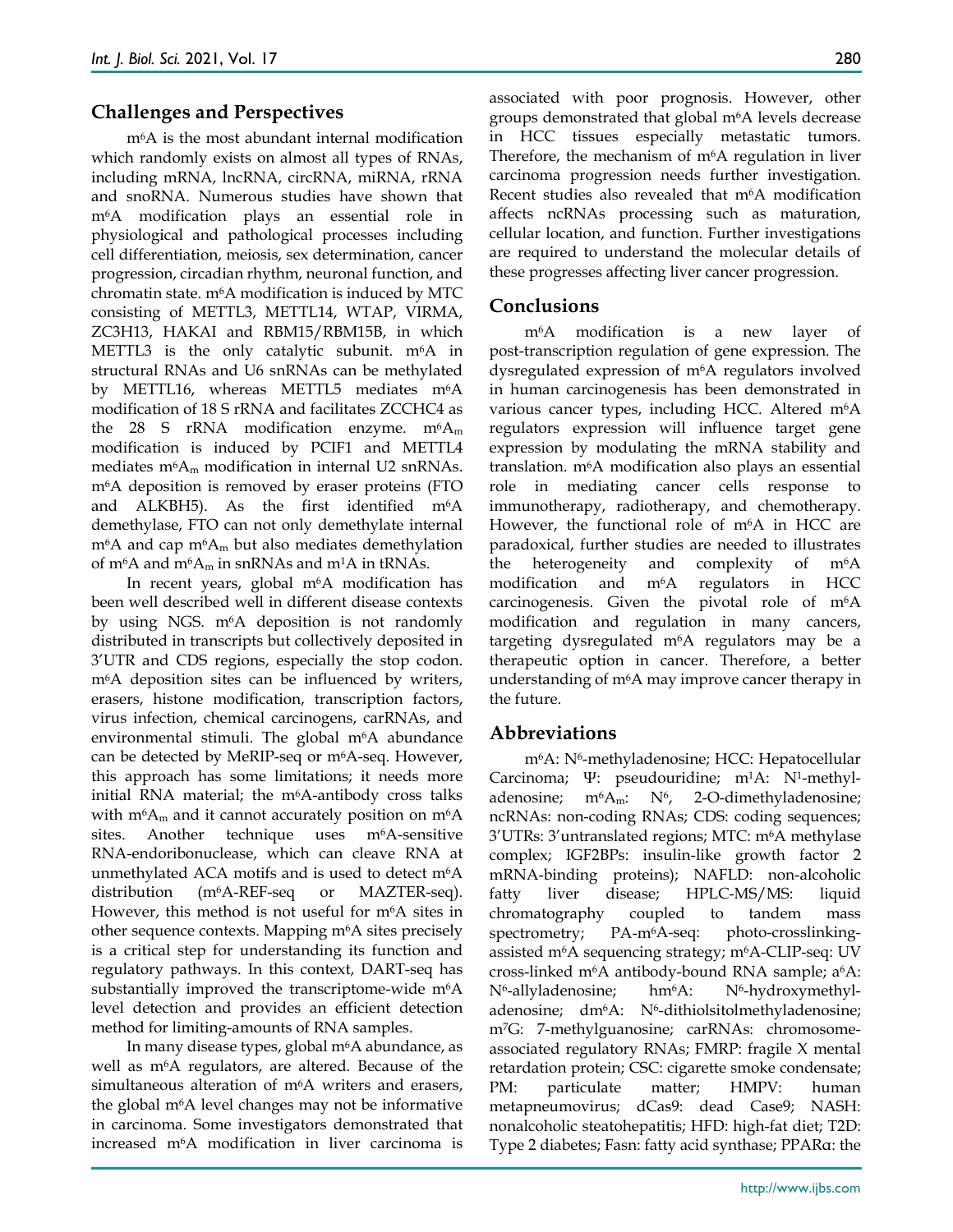nuclear receptor peroxisome proliferator-activator α; Scd1: stearoyl-CoA desaturase 1; Acc1: acetyl-CoA carboxylase 1; HDGF: hepatoma-derived growth factor; HBV: Hepatitis B virus; HB: hepatoblastoma; ETS1: ETS proto-oncogene 1; GATA3: 3′ UTR of GATA binding protein 3; GNAO1: guanine nucleotide-binding protein G (o) subunit alpha; ICC: Intrahepatic Cholangiocarcinoma; DCs: dendritic cells; MALTs: mucosal-associated invariant T cells; GNAS: G-protein alpha-subunit; HIF-2α: hypoxiainducible factor-2α; IL11: Interleukin 11; SERPINE2: serpin family E member 2; CTCs: circulating tumor cells; LC-ESI-MS/MS: liquid chromatographyelectrospray ionization-tandem mass spectrometry; MA: Meclofenamic acid; SREBP-1c: sterol regulatory element-binding protein 1c; SCD-1: stearoyl-CoA desaturase 1.

#### **Acknowledgements**

#### **Authors' contributions**

X.Y.P conceived and wrote the manuscript. C. H and J.L. conceived and revised the manuscript. All authors read and approved the final manuscript.

#### **Funding**

This project was supported by the National Science Foundation of China (82070628, U19A2001), Anhui Provincial Universities Natural Science Foundation (KJ2019A0233), and The University Synergy Innovation Program of An hui Province (GXXT-2019-045). We apologize to colleagues whose work could not be cited owing to space constraints.

#### **Competing Interests**

The authors have declared that no competing interest exists.

#### **References**

- 1. Roundtree IA, Evans ME, Pan T, He C. Dynamic RNA Modifications in Gene Expression Regulation. Cell. **2017**;169:1187-200.
- 2. Haussmann IU, Bodi Z, Sanchez-Moran E, Mongan NP, Archer N, Fray RG*, et al.* m(6)A potentiates Sxl alternative pre-mRNA splicing for robust Drosophila sex determination. Nature. **2016**;540:301-4.
- 3. Ma JZ, Yang F, Zhou CC, Liu F, Yuan JH, Wang F*, et al.* METTL14 suppresses the metastatic potential of hepatocellular carcinoma by modulating N(6) -methyladenosine-dependent primary MicroRNA processing. Hepatology. **2017**;65:529-43.
- 4. Han J, Wang JZ, Yang X, Yu H, Zhou R, Lu HC*, et al.* METTL3 promote tumor proliferation of bladder cancer by accelerating pri-miR221/222 maturation in m6A-dependent manner. Mol Cancer. **2019**;18:110.
- 5. Nesterova TB, Wei G, Coker H, Pintacuda G, Bowness JS, Zhang T*, et al.* Systematic allelic analysis defines the interplay of key pathways in X chromosome inactivation. Nat Commun. **2019**;10:3129.
- 6. Yang D, Qiao J, Wang G, Lan Y, Li G, Guo X*, et al.* N6-Methyladenosine modification of lincRNA 1281 is critically required for mESC differentiation potential. Nucleic Acids Res. **2018**;46:3906-20.
- 7. Tatomer DC, Wilusz JE. An Unchartered Journey for Ribosomes: Circumnavigating Circular RNAs to Produce Proteins. Mol Cell **2017**;66:1-2.
- 8. Zhou C, Molinie B, Daneshvar K, Pondick JV, Wang J, Van Wittenberghe N*, et al.* Genome-Wide Maps of m6A circRNAs Identify Widespread and Cell-Type-Specific Methylation Patterns that Are Distinct from mRNAs. Cell Rep. **2017**;20:2262-76.
- 9. Ma H, Wang X, Cai J, Dai Q, Natchiar SK, Lv R*, et al.* N(6-)Methyladenosine methyltransferase ZCCHC4 mediates ribosomal RNA methylation. Nat Chem Biol. **2019**;15:88-94.
- 10. Warda AS, Kretschmer J, Hackert P, Lenz C, Urlaub H, Hobartner C*, et al.* Human METTL16 is a N(6)-methyladenosine (m(6)A) methyltransferase that targets pre-mRNAs and various non-coding RNAs. EMBO Rep. **2017**;18:2004-14.
- 11. Mendel M, Chen KM, Homolka D, Gos P, Pandey RR, McCarthy AA*, et al.* Methylation of Structured RNA by the m(6)A Writer METTL16 Is Essential for Mouse Embryonic Development. Mol Cell. **2018**;71:986-1000 e11.
- 12. Zheng G, Dahl JA, Niu Y, Fedorcsak P, Huang CM, Li CJ*, et al.* ALKBH5 is a mammalian RNA demethylase that impacts RNA metabolism and mouse fertility. Mol Cell. **2013**;49:18-29.
- 13. Aguilo F, Zhang F, Sancho A, Fidalgo M, Di Cecilia S, Vashisht A*, et al.* Coordination of m(6)A mRNA Methylation and Gene Transcription by ZFP217 Regulates Pluripotency and Reprogramming. Cell Stem Cell. **2015**;17:689-704.
- 14. Alarcon CR, Goodarzi H, Lee H, Liu X, Tavazoie S, Tavazoie SF. HNRNPA2B1 Is a Mediator of m(6)A-Dependent Nuclear RNA Processing Events. Cell. **2015**;162:1299-308.
- 15. Wang X, Zhao BS, Roundtree IA, Lu Z, Han D, Ma H*, et al.* N(6)-methyladenosine Modulates Messenger RNA Translation Efficiency. Cell. **2015**;161:1388-99.
- 16. Du H, Zhao Y, He J, Zhang Y, Xi H, Liu M*, et al.* YTHDF2 destabilizes m(6)Acontaining RNA through direct recruitment of the CCR4-NOT deadenylase complex. Nat Commun. **2016**;7:12626.
- 17. Clancy MJ, Shambaugh ME, Timpte CS, Bokar JA. Induction of sporulation in Saccharomyces cerevisiae leads to the formation of N6-methyladenosine in mRNA: a potential mechanism for the activity of the IME4 gene. Nucleic Acids Res. **2002**;30:4509-18.
- 18. Schwartz S, Agarwala SD, Mumbach MR, Jovanovic M, Mertins P, Shishkin A*, et al.* High-resolution mapping reveals a conserved, widespread, dynamic mRNA methylation program in yeast meiosis. Cell .**2013**;155:1409-21.
- 19. Luo GZ, MacQueen A, Zheng G, Duan H, Dore LC, Lu Z*, et al.* Unique features of the m6A methylome in Arabidopsis thaliana. Nat Commun **2014**;5:5630.
- 20. Lence T, Akhtar J, Bayer M, Schmid K, Spindler L, Ho CH*, et al.* m(6)A modulates neuronal functions and sex determination in Drosophila. Nature. **2016**;540:242-7.
- 21. Kan L, Grozhik AV, Vedanayagam J, Patil DP, Pang N, Lim KS*, et al.* The m(6)A pathway facilitates sex determination in Drosophila. Nat Commun. **2017**;8:15737.
- 22. Rottman FM, Desrosiers RC, Friderici K. Nucleotide methylation patterns in eukaryotic mRNA. Prog Nucleic Acid Res Mol Biol **1976**;19:21-38.
- 23. Schibler U, Kelley DE, Perry RP. Comparison of methylated sequences in messenger RNA and heterogeneous nuclear RNA from mouse L cells. J Mol Biol. **1977**;115:695-714.
- 24. Meyer KD, Saletore Y, Zumbo P, Elemento O, Mason CE, Jaffrey SR. Comprehensive analysis of mRNA methylation reveals enrichment in 3' UTRs and near stop codons. Cell. **2012**;149:1635-46.
- 25. Dominissini D, Moshitch-Moshkovitz S, Schwartz S, Salmon-Divon M, Ungar L, Osenberg S*, et al.* Topology of the human and mouse m6A RNA methylomes revealed by m6A-seq. Nature. **2012**;485:201-6.
- 26. Huang J, Dong X, Gong Z, Qin LY, Yang S, Zhu YL*, et al.* Solution structure of the RNA recognition domain of METTL3-METTL14 N(6)-methyladenosine methyltransferase. Protein Cell. **2019**;10:272-84.
- 27. Wang P, Doxtader KA, Nam Y. Structural Basis for Cooperative Function of Mettl3 and Mettl14 Methyltransferases. Mol Cell. **2016**;63:306-17.
- 28. Yue Y, Liu J, Cui X, Cao J, Luo G, Zhang Z*, et al.* VIRMA mediates preferential m(6)A mRNA methylation in 3'UTR and near stop codon and associates with alternative polyadenylation. Cell Discov. **2018**;4:10.
- 29. Jia G, Fu Y, Zhao X, Dai Q, Zheng G, Yang Y*, et al.* N6-methyladenosine in nuclear RNA is a major substrate of the obesity-associated FTO. Nat Chem Biol. **2011**;7:885-7.
- 30. Huang Y, Yan J, Li Q, Li J, Gong S, Zhou H*, et al.* Meclofenamic acid selectively inhibits FTO demethylation of m6A over ALKBH5. Nucleic Acids Res. **2015**;43:373-84.
- 31. Shi H, Zhang X, Weng YL, Lu Z, Liu Y, Lu Z*, et al.* m(6)A facilitates hippocampus-dependent learning and memory through YTHDF1. Nature. **2018**;563:249-53.
- 32. Shi H, Wang X, Lu Z, Zhao BS, Ma H, Hsu PJ*, et al.* YTHDF3 facilitates translation and decay of N(6)-methyladenosine-modified RNA. Cell Res. **2017**;27:315-28.
- 33. Xiao W, Adhikari S, Dahal U, Chen YS, Hao YJ, Sun BF*, et al.* Nuclear m(6)A Reader YTHDC1 Regulates mRNA Splicing. Mol Cell. **2016**;61:507-19.
- 34. Tanabe A, Tanikawa K, Tsunetomi M, Takai K, Ikeda H, Konno J*, et al.* RNA helicase YTHDC2 promotes cancer metastasis via the enhancement of the efficiency by which HIF-1alpha mRNA is translated. Cancer Lett. **2016**;376:34-42.
- 35. Huang H, Weng H, Sun W, Qin X, Shi H, Wu H*, et al.* Recognition of RNA N(6)-methyladenosine by IGF2BP proteins enhances mRNA stability and translation. Nat Cell Biol. **2018**;20:285-95.
- 36. Liu T, Wei Q, Jin J, Luo Q, Liu Y, Yang Y*, et al.* The m6A reader YTHDF1 promotes ovarian cancer progression via augmenting EIF3C translation. Nucleic Acids Res. **2020.**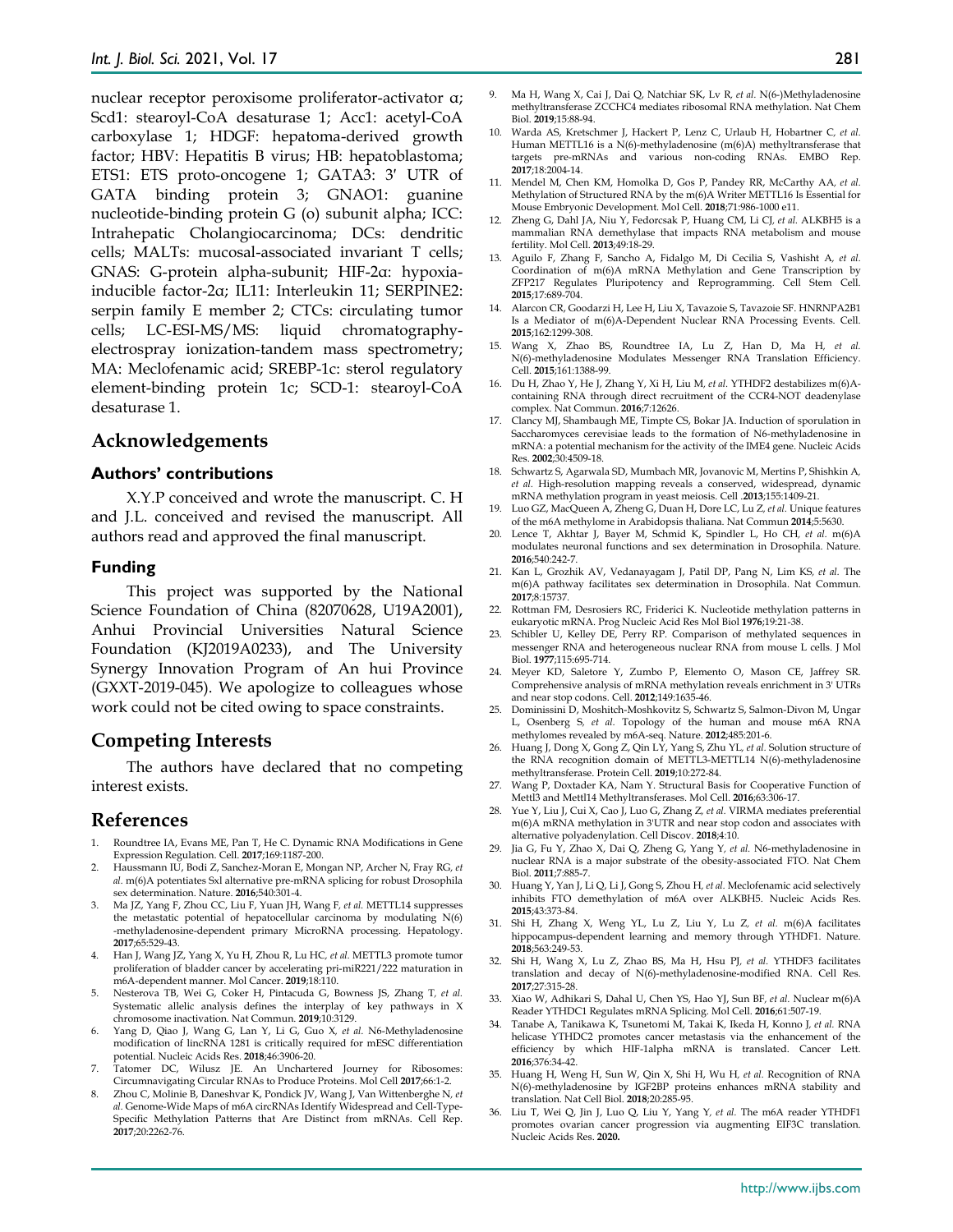- 37. Choe J, Lin S, Zhang W, Liu Q, Wang L, Ramirez-Moya J*, et al.* mRNA circularization by METTL3-eIF3h enhances translation and promotes oncogenesis. Nature. **2018**;561:556-60.
- 38. Zhou KI, Shi H, Lyu R, Wylder AC, Matuszek Z, Pan JN*, et al.* Regulation of Co-transcriptional Pre-mRNA Splicing by m(6)A through the Low-Complexity Protein hnRNPG. Mol Cell. **2019**;76:70-81 e9.
- 39. Zhang Z, Xing Y. CLIP-seq analysis of multi-mapped reads discovers novel functional RNA regulatory sites in the human transcriptome. Nucleic Acids Res **2017**;45:9260-71.
- 40. Pendleton KE, Chen B, Liu K, Hunter OV, Xie Y, Tu BP*, et al.* The U6 snRNA m(6)A Methyltransferase METTL16 Regulates SAM Synthetase Intron Retention. Cell. **2017**;169:824-35 e14.
- 41. van Tran N, Ernst FGM, Hawley BR, Zorbas C, Ulryck N, Hackert P*, et al.* The human 18S rRNA m6A methyltransferase METTL5 is stabilized by TRMT112. Nucleic Acids Res. **2019**;47:7719-33.
- 42. Ren W, Lu J, Huang M, Gao L, Li D, Wang GG*, et al.* Structure and regulation of ZCCHC4 in m(6)A-methylation of 28S rRNA. Nat Commun. **2019**;10:5042.
- 43. Akichika S, Hirano S, Shichino Y, Suzuki T, Nishimasu H, Ishitani R*, et al.* Cap-specific terminal N (6)-methylation of RNA by an RNA polymerase II-associated methyltransferase. Science. **2019**;363.
- 44. Sendinc E, Valle-Garcia D, Dhall A, Chen H, Henriques T, Navarrete-Perea J*, et al.* PCIF1 Catalyzes m6Am mRNA Methylation to Regulate Gene Expression. Mol Cell. **2019**;75:620-30 e9.
- 45. Chen H, Gu L, Orellana EA, Wang Y, Guo J, Liu Q*, et al.* METTL4 is an snRNA m(6)Am methyltransferase that regulates RNA splicing. Cell Res. **2020.**
- 46. Huang H, Weng H, Chen J. m(6)A Modification in Coding and Non-coding RNAs: Roles and Therapeutic Implications in Cancer. Cancer Cell. **2020**;37:270-88.
- 47. Jemal A, Bray F, Center MM, Ferlay J, Ward E, Forman D. Global cancer statistics. CA Cancer J Clin. **2011**;61:69-90.
- 48. Siegel R, Naishadham D, Jemal A. Cancer statistics, 2012. CA Cancer J Clin. **2012**;62:10-29.
- 49. Maluccio M, Covey A. Recent progress in understanding, diagnosing, and treating hepatocellular carcinoma. CA Cancer J Clin. **2012**;62:394-9.
- 50. Dutta R, Mahato RI. Recent advances in hepatocellular carcinoma therapy. Pharmacol Ther. **2017**;173:106-17.
- 51. Han TS, Ban HS, Hur K, Cho HS. The Epigenetic Regulation of HCC Metastasis. Int J Mol Sci **2018**;19.
- 52. Qu N, Qin S, Zhang X, Bo X, Liu Z, Tan C*, et al.* Multiple m(6)A RNA methylation modulators promote the malignant progression of hepatocellular carcinoma and affect its clinical prognosis. BMC Cancer. **2020**;20:165.
- 53. Zhao X, Chen Y, Mao Q, Jiang X, Jiang W, Chen J*, et al.* Overexpression of YTHDF1 is associated with poor prognosis in patients with hepatocellular carcinoma. Cancer Biomark. **2018**;21:859-68.
- 54. Cui M, Sun J, Hou J, Fang T, Wang X, Ge C*, et al.* The suppressor of cytokine signaling 2 (SOCS2) inhibits tumor metastasis in hepatocellular carcinoma. Tumour Biol. **2016**;37:13521-31.
- 55. Chen M, Wei L, Law CT, Tsang FH, Shen J, Cheng CL*, et al.* RNA N6 methyladenosine methyltransferase-like 3 promotes liver cancer progression through YTHDF2-dependent posttranscriptional silencing of SOCS2. Hepatology. **2018**;67:2254-70.
- 56. Lin X, Chai G, Wu Y, Li J, Chen F, Liu J*, et al.* RNA m(6)A methylation regulates the epithelial mesenchymal transition of cancer cells and translation of Snail. Nat Commun. **2019**;10:2065.
- 57. Liu N, Parisien M, Dai Q, Zheng G, He C, Pan T. Probing N6-methyladenosine RNA modification status at single nucleotide resolution in mRNA and long noncoding RNA. RNA. **2013**;19:1848-56.
- 58. Arguello AE, DeLiberto AN, Kleiner RE. RNA Chemical Proteomics Reveals the N(6)-Methyladenosine (m(6)A)-Regulated Protein-RNA Interactome. J Am Chem Soc. **2017**;139:17249-52.
- 59. Chen K, Lu Z, Wang X, Fu Y, Luo GZ, Liu N*, et al.* High-resolution N(6) -methyladenosine (m(6) A) map using photo-crosslinking-assisted m(6) A sequencing. Angew Chem Int Ed Engl. **2015**;54:1587-90.
- 60. Ke S, Alemu EA, Mertens C, Gantman EC, Fak JJ, Mele A*, et al.* A majority of m6A residues are in the last exons, allowing the potential for 3' UTR regulation. Genes Dev. **2015**;29:2037-53.
- Linder B, Grozhik AV, Olarerin-George AO, Meydan C, Mason CE, Jaffrey SR. Single-nucleotide-resolution mapping of m6A and m6Am throughout the transcriptome. Nat Methods. **2015**;12:767-72.
- 62. Garcia-Campos MA, Edelheit S, Toth U, Safra M, Shachar R, Viukov S*, et al.* Deciphering the "m(6)A Code" via Antibody-Independent Quantitative Profiling. Cell. **2019**;178:731-47 e16.
- 63. Zhang Z, Chen LQ, Zhao YL, Yang CG, Roundtree IA, Zhang Z*, et al.* Single-base mapping of m(6)A by an antibody-independent method. Sci Adv. **2019**;5:eaax0250.
- 64. Meyer KD. DART-seq: an antibody-free method for global m(6)A detection. Nat Methods. **2019**;16:1275-80
- 65. Wang Y, Xiao Y, Dong S, Yu Q, Jia G. Antibody-free enzyme-assisted chemical approach for detection of N(6)-methyladenosine. Nat Chem Biol. **2020.**
- 66. Shu X, Cao J, Cheng M, Xiang S, Gao M, Li T*, et al.* A metabolic labeling method detects m(6)A transcriptome-wide at single base resolution. Nat Chem Biol. **2020.**
- 67. Liu J, Yue Y, Han D, Wang X, Fu Y, Zhang L*, et al.* A METTL3-METTL14 complex mediates mammalian nuclear RNA N6-adenosine methylation. Nat Chem Biol. **2014**;10:93-5.
- 68. Sledz P, Jinek M. Structural insights into the molecular mechanism of the m(6)A writer complex. Elife. **2016**;5.
- 69. Knuckles P, Lence T, Haussmann IU, Jacob D, Kreim N, Carl SH*, et al.* Zc3h13/ Flacc is required for adenosine methylation by bridging the mRNA-binding factor Rbm15/Spenito to the m(6)A machinery component Wtap/Fl(2)d. Genes Dev. **2018**;32:415-29.
- 70. Mauer J, Luo X, Blanjoie A, Jiao X, Grozhik AV, Patil DP*, et al.* Reversible methylation of m(6)Am in the 5' cap controls mRNA stability. Nature. **2017**;541:371-5.
- 71. Boulias K, Toczydlowska-Socha D, Hawley BR, Liberman N, Takashima K, Zaccara S*, et al.* Identification of the m(6)Am Methyltransferase PCIF1 Reveals the Location and Functions of m(6)Am in the Transcriptome. Mol Cell. **2019**;75:631-43 e8.
- 72. Wei J, Liu F, Lu Z, Fei Q, Ai Y, He PC*, et al.* Differential m(6)A, m(6)Am, and m(1)A Demethylation Mediated by FTO in the Cell Nucleus and Cytoplasm. Mol Cell. **2018**;71:973-85 e5.
- 73. Liu N, Zhou KI, Parisien M, Dai Q, Diatchenko L, Pan T. N6-methyladenosine alters RNA structure to regulate binding of a low-complexity protein. Nucleic Acids Res. **2017**;45:6051-63.
- 74. Roundtree IA, Luo GZ, Zhang Z, Wang X, Zhou T, Cui Y*, et al.* YTHDC1 mediates nuclear export of N(6)-methyladenosine methylated mRNAs. Elife. **2017**;6.
- 75. Edens BM, Vissers C, Su J, Arumugam S, Xu Z, Shi H*, et al.* FMRP Modulates Neural Differentiation through m(6)A-Dependent mRNA Nuclear Export. Cell Rep. **2019**;28:845-54 e5.
- 76. Hsu PJ, Shi H, Zhu AC, Lu Z, Miller N, Edens BM*, et al.* The RNA-binding protein FMRP facilitates the nuclear export of N (6)-methyladenosinecontaining mRNAs. J Biol Chem. **2019**;294:19889-95.
- 77. Zhou J, Wan J, Gao X, Zhang X, Jaffrey SR, Qian SB. Dynamic m(6)A mRNA methylation directs translational control of heat shock response. Nature. **2015**;526:591-4.
- 78. Park OH, Ha H, Lee Y, Boo SH, Kwon DH, Song HK*, et al.* Endoribonucleolytic Cleavage of m(6)A-Containing RNAs by RNase P/MRP Complex. Mol Cell **2019**;74:494-507 e8.
- 79. Wang X, Lu Z, Gomez A, Hon GC, Yue Y, Han D*, et al.* N6 methyladenosine-dependent regulation of messenger RNA stability. Nature. **2014**;505:117-20.
- 80. Zhu S, Wang JZ, Chen, He YT, Meng N, Chen M*, et al.* An oncopeptide regulates m(6)A recognition by the m(6)A reader IGF2BP1 and tumorigenesis. Nat Commun. **2020**;11:1685.
- 81. Wu R, Li A, Sun B, Sun JG, Zhang J, Zhang T*, et al.* A novel m(6)A reader Prrc2a controls oligodendroglial specification and myelination. Cell Res. **2019**;29:23-41.
- Baquero-Perez B, Antanaviciute A, Yonchev ID, Carr IM, Wilson SA, Whitehouse A. The Tudor SND1 protein is an m(6)A RNA reader essential for replication of Kaposi's sarcoma-associated herpesvirus. Elife. **2019**;8.
- 83. Chen Y, Peng C, Chen J, Chen D, Yang B, He B*, et al.* WTAP facilitates progression of hepatocellular carcinoma via m6A-HuR-dependent epigenetic silencing of ETS1. Mol Cancer. **2019**;18:127.
- 84. Kundu P, Fabian MR, Sonenberg N, Bhattacharyya SN, Filipowicz W. HuR protein attenuates miRNA-mediated repression by promoting miRISC dissociation from the target RNA. Nucleic Acids Res. **2012**;40:5088-100.
- 85. Zhuang M, Li X, Zhu J, Zhang J, Niu F, Liang F*, et al.* The m6A reader YTHDF1 regulates axon guidance through translational control of Robo3.1 expression. Nucleic Acids Res. **2019**;47:4765-77.
- 86. Li A, Chen YS, Ping XL, Yang X, Xiao W, Yang Y*, et al.* Cytoplasmic m(6)A
- reader YTHDF3 promotes mRNA translation. Cell Res. **2017**;27:444-7. 87. Hsu PJ, Zhu Y, Ma H, Guo Y, Shi X, Liu Y*, et al.* Ythdc2 is an N(6) methyladenosine binding protein that regulates mammalian spermatogenesis. Cell Res. **2017**;27:1115-27.
- 88. Mao Y, Dong L, Liu XM, Guo J, Ma H, Shen B*, et al.* m(6)A in mRNA coding regions promotes translation via the RNA helicase-containing YTHDC2. Nat Commun. **2019**;10:5332.
- 89. Darnell JC, Van Driesche SJ, Zhang C, Hung KY, Mele A, Fraser CE*, et al.* FMRP stalls ribosomal translocation on mRNAs linked to synaptic function and autism. Cell. **2011**;146:247-61.
- 90. Huang H, Weng H, Zhou K, Wu T, Zhao BS, Sun M*, et al.* Histone H3 trimethylation at lysine 36 guides co-transcriptionally. Nature. **2019**;567:414-9.
- 91. Barbieri I, Tzelepis K, Pandolfini L, Shi J, Millan-Zambrano G, Robson SC*, et al.* Promoter-bound METTL3 maintains myeloid leukaemia by m(6)A-dependent translation control. Nature. **2017**;552:126-31.
- 92. Bertero A, Brown S, Madrigal P, Osnato A, Ortmann D, Yiangou L*, et al.* The SMAD2/3 interactome reveals that TGFbeta controls m(6)A mRNA methylation in pluripotency. Nature. **2018**;555:256-9.
- 93. Arzumanyan A, Reis HM, Feitelson MA. Pathogenic mechanisms in HBV- and HCV-associated hepatocellular carcinoma. Nat Rev Cancer. **2013**;13:123-35.
- 94. Liu J, Li K, Cai J, Zhang M, Zhang X, Xiong X*, et al.* Landscape and Regulation of m(6)A and m(6)Am Methylome across Human and Mouse Tissues. Mol Cell. **2020**;77:426-40 e6.
- 95. He S, Wang H, Liu R, He M, Che T, Jin L*, et al.* mRNA N6-methyladenosine methylation of postnatal liver development in pig. PLoS One. **2017**;12:e0173421.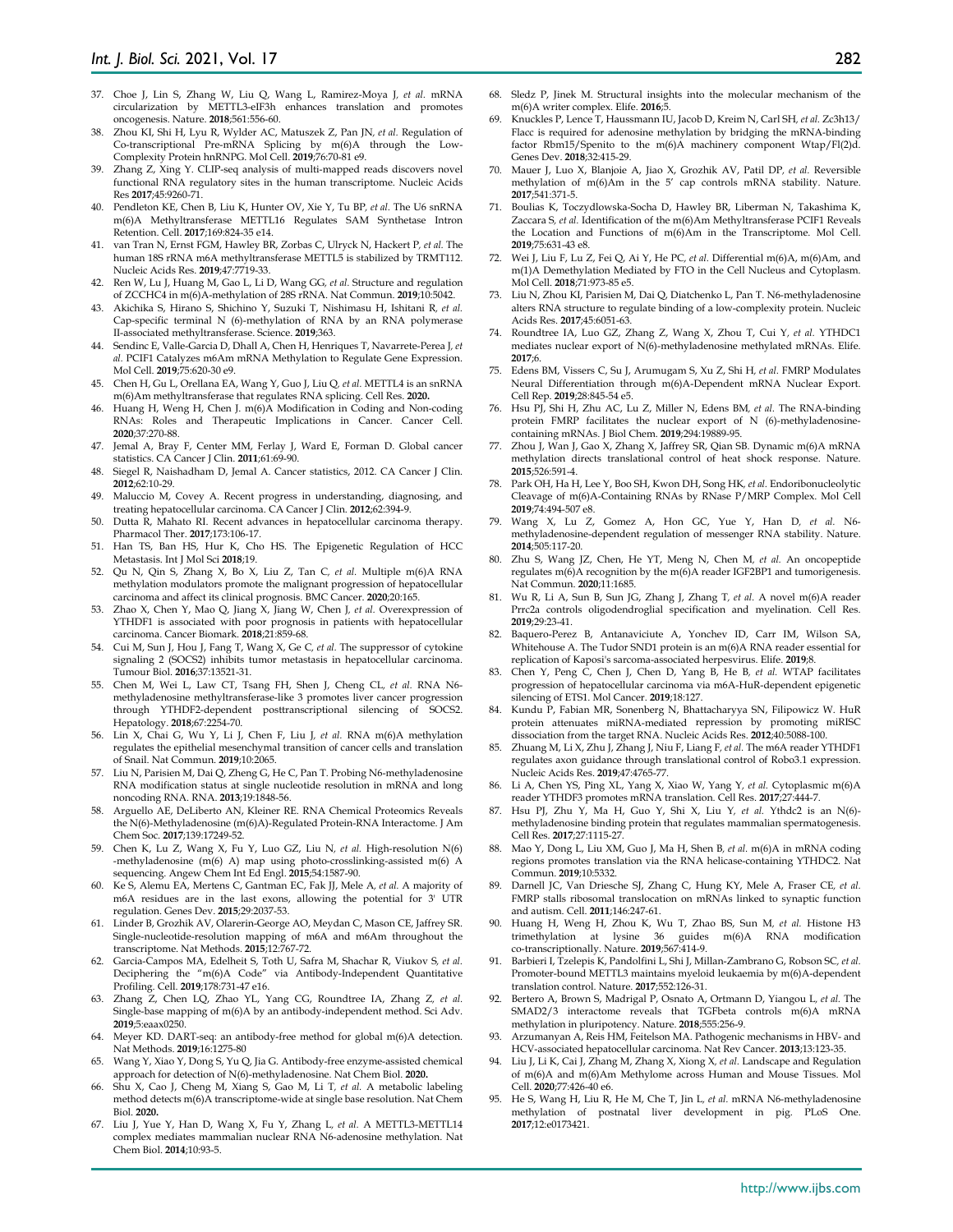- 96. Luo Z, Zhang Z, Tai L, Zhang L, Sun Z, Zhou L. Comprehensive analysis of differences of N(6)-methyladenosine RNA methylomes between high-fat-fed and normal mouse livers. Epigenomics. **2019**;11:1267-82.
- 97. Xie W, Ma LL, Xu YQ, Wang BH, Li SM. METTL3 inhibits hepatic insulin sensitivity via N6-methyladenosine modification of Fasn mRNA and promoting fatty acid metabolism. Biochem Biophys Res Commun. **2019**;518:120-6.
- 98. Koike N, Yoo SH, Huang HC, Kumar V, Lee C, Kim TK*, et al.* Transcriptional architecture and chromatin landscape of the core circadian clock in mammals. Science. **2012**;338:349-54.
- Mukherji A, Bailey SM, Staels B, Baumert TF. The circadian clock and liver function in health and disease. J Hepatol. **2019**;71:200-11.
- 100. Zhong X, Yu J, Frazier K, Weng X, Li Y, Cham CM*, et al.* Circadian Clock Regulation of Hepatic Lipid Metabolism by Modulation of m(6)A mRNA Methylation. Cell Rep. **2018**;25:1816-28 e4.
- 101. Zhou B, Liu C, Xu L, Yuan Y, Zhao J, Zhao W*, et al.* N(6) -methyladenosine Reader Protein Ythdc2 Suppresses Liver Steatosis via Regulation of mRNA Stability of Lipogenic Genes. Hepatology. **2020.**
- 102. Zuo X, Chen Z, Gao W, Zhang Y, Wang J, Wang J*, et al.* M6A-mediated upregulation of LINC00958 increases lipogenesis and acts as a nanotherapeutic target in hepatocellular carcinoma. J Hematol Oncol. **2020**;13:5.
- 103. Dina C, Meyre D, Gallina S, Durand E, Korner A, Jacobson P*, et al.* Variation in FTO contributes to childhood obesity and severe adult obesity. Nat Genet. **2007**;39:724-6.
- 104. Frayling TM, Timpson NJ, Weedon MN, Zeggini E, Freathy RM, Lindgren CM*, et al.* A common variant in the FTO gene is associated with body mass index and predisposes to childhood and adult obesity. Science. **2007**;316:889-94.
- 105. Scuteri A, Sanna S, Chen WM, Uda M, Albai G, Strait J*, et al.* Genome-wide association scan shows genetic variants in the FTO gene are associated with obesity-related traits. PLoS Genet. **2007**;3:e115.
- 106. Mizuno TM. Fat Mass and Obesity Associated (FTO) Gene and Hepatic Glucose and Lipid Metabolism. Nutrients. **2018**;10.
- 107. Guo J, Ren W, Li A, Ding Y, Guo W, Su D*, et al.* Fat mass and obesityassociated gene enhances oxidative stress and lipogenesis in nonalcoholic fatty liver disease. Dig Dis Sci. **2013**;58:1004-9.
- 108. McGivern DR, Lemon SM. Virus-specific mechanisms of carcinogenesis in hepatitis C virus associated liver cancer. Oncogene. **2011**;30:1969-83.
- 109. McGivern DR, Lemon SM. Tumor suppressors, chromosomal instability, and hepatitis C virus-associated liver cancer. Annu Rev Pathol. **2009**;4:399-415.
- 110. Mazzaferro V, Romito R, Schiavo M, Mariani L, Camerini T, Bhoori S*, et al.* Prevention of hepatocellular carcinoma recurrence with alpha-interferon after liver resection in HCV cirrhosis. Hepatology. **2006**;44:1543-54.
- 111. Gokhale NS, McIntyre ABR, Mattocks MD, Holley CL, Lazear HM, Mason CE*, et al.* Altered m(6)A Modification of Specific Cellular Transcripts Affects Flaviviridae Infection. Mol Cell. **2020**;77:542-55 e8.
- 112. Imam H, Khan M, Gokhale NS, McIntyre ABR, Kim GW, Jang JY*, et al.* N6-methyladenosine modification of hepatitis B virus RNA differentially regulates the viral life cycle. Proc Natl Acad Sci USA. **2018**;115:8829-34.
- 113. Gokhale NS, McIntyre ABR, McFadden MJ, Roder AE, Kennedy EM, Gandara JA*, et al.* N6-Methyladenosine in Flaviviridae Viral RNA Genomes Regulates Infection. Cell Host Microbe. **2016**;20:654-65.
- 114. Kim GW, Imam H, Khan M, Mir SA, Kim SJ, Yoon SK*, et al.* HBV-Induced Increased N6 Methyladenosine Modification of PTEN RNA Affects Innate Immunity and Contributes to HCC. Hepatology. **2020.**
- 115. Carter SL, Eklund AC, Kohane IS, Harris LN, Szallasi Z. A signature of chromosomal instability inferred from gene expression profiles predicts clinical outcome in multiple human cancers. Nat Genet. **2006**;38:1043-8.
- 116. Thompson SL, Compton DA. Examining the link between chromosomal instability and aneuploidy in human cells. J Cell Biol. **2008**;180:665-72.
- 117. Levrero M, Zucman-Rossi J. Mechanisms of HBV-induced hepatocellular carcinoma. J Hepatol. **2016**;64:S84-S101.
- 118. Forgues M, Difilippantonio MJ, Linke SP, Ried T, Nagashima K, Feden J*, et al.* Involvement of Crm1 in hepatitis B virus X protein-induced aberrant centriole replication and abnormal mitotic spindles. Mol Cell Biol .**2003**;23:5282-92.
- 119. Sarid R, Gao SJ. Viruses and human cancer: from detection to causality. Cancer Lett. **2011**;305:218-27.
- 120. Weiler SME, Pinna F, Wolf T, Lutz T, Geldiyev A, Sticht C*, et al.* Induction of Chromosome Instability by Activation of Yes-Associated Protein and Forkhead Box M1 in Liver Cancer. Gastroenterology. **2017**;152:2037-51 e22.
- 121. Zhang X, Xu Y, Qian Z, Zheng W, Wu Q, Chen Y*, et al.* circRNA\_104075 stimulates YAP-dependent tumorigenesis through the regulation of HNF4a and may serve as a diagnostic marker in hepatocellular carcinoma. Cell Death Dis. **2018**;9:1091.
- 122. Ni W, Yao S, Zhou Y, Liu Y, Huang P, Zhou A*, et al.* Long noncoding RNA GAS5 inhibits progression of colorectal cancer by interacting with and triggering YAP phosphorylation and degradation and is negatively regulated by the m(6)A reader YTHDF3. Mol Cancer. **2019**;18:143.
- 123. Jin D, Guo J, Wu Y, Yang L, Wang X, Du J*, et al.* m(6)A demethylase ALKBH5 inhibits tumor growth and metastasis by reducing YTHDFs-mediated YAP expression and inhibiting miR-107/LATS2-mediated YAP activity in NSCLC. Mol Cancer. **2020**;19:40.
- 124. Qiao K, Liu Y, Xu Z, Zhang H, Zhang H, Zhang C*, et al.* RNA m6A methylation promotes the formation of vasculogenic mimicry in hepatocellular carcinoma via Hippo pathway. Angiogenesis. **2020.**
- 125. Delgado-Bellido D, Fernandez-Cortes M, Rodriguez MI, Serrano-Saenz S, Carracedo A, Garcia-Diaz A*, et al.* VE-cadherin promotes vasculogenic mimicry by modulating kaiso-dependent gene expression. Cell Death Differ. **2019**;26:348-61.
- 126. Liang X, Sun R, Zhao X, Zhang Y, Gu Q, Dong X*, et al.* Rictor regulates the vasculogenic mimicry of melanoma via the AKT-MMP-2/9 pathway. J Cell Mol Med. **2017**;21:3579-91.
- 127. Tabernero J. The role of VEGF and EGFR inhibition: implications for combining anti-VEGF and anti-EGFR agents. Mol Cancer Res. **2007**;5:203-20.
- 128. Schito L, Semenza GL. Hypoxia-Inducible Factors: Master Regulators of Cancer Progression. Trends Cancer. **2016**;2:758-70.
- 129. Zhong L, Liao D, Zhang M, Zeng C, Li X, Zhang R*, et al.* YTHDF2 suppresses cell proliferation and growth via destabilizing the EGFR mRNA in hepatocellular carcinoma. Cancer Lett. **2019**;442:252-61.
- 130. Perrotte P, Matsumoto T, Inoue K, Kuniyasu H, Eve BY, Hicklin DJ*, et al.* Anti-epidermal growth factor receptor antibody C225 inhibits angiogenesis in human transitional cell carcinoma growing orthotopically in nude mice. Clin Cancer Res. **1999**;5:257-65.
- 131. Hou J, Zhang H, Liu J, Zhao Z, Wang J, Lu Z*, et al.* YTHDF2 reduction fuels inflammation and vascular abnormalization in hepatocellular carcinoma. Mol Cancer **2019**;18:163.
- 132. Xu H, Wang H, Zhao W, Fu S, Li Y, Ni W*, et al.* SUMO1 modification of methyltransferase-like 3 promotes tumor progression via regulating Snail mRNA homeostasis in hepatocellular carcinoma. Theranostics. in hepatocellular **2020**;10:5671-86.
- 133. Zhao M, Jia M, Xiang Y, Zeng Y, Yu W, Xiao B*, et al.* METTL3 promotes the progression of hepatocellular carcinoma through m(6)A-mediated upregulation of microRNA-873-5p. Am J Physiol Gastrointest Liver Physiol. **2020.**
- 134. Liu L, Wang J, Sun G, Wu Q, Ma J, Zhang X*, et al.* m(6)A mRNA methylation regulates CTNNB1 to promote the proliferation of hepatoblastoma. Mol Cancer. **2019**;18:188.
- 135. Cheng X, Li M, Rao X, Zhang W, Li X, Wang L*, et al.* KIAA1429 regulates the migration and invasion of hepatocellular carcinoma by altering m6A modification of ID2 mRNA. Onco Targets Ther. **2019**;12:3421-8.
- 136. Lan T, Li H, Zhang D, Xu L, Liu H, Hao X*, et al.* KIAA1429 contributes to liver cancer progression through N6-methyladenosine-dependent posttranscriptional modification of GATA3. Mol Cancer. **2019**;18:186.
- 137. Chen H, Gu L, Orellana EA, Wang Y, Guo J, Liu Q*, et al.* METTL4 is an snRNA m6Am methyltransferase that regulates RNA splicing. Cell Research. **2020.**
- 138. Li Z, Weng H, Su R, Weng X, Zuo Z, Li C*, et al.* FTO Plays an Oncogenic Role in Acute Myeloid Leukemia as a N(6)-Methyladenosine RNA Demethylase. Cancer Cell. **2017**;31:127-41.
- 139. Liu X, Liu J, Xiao W, Zeng Q, Bo H, Zhu Y*, et al.* SIRT1 regulates N(6) methyladenosine RNA modification in hepatocarcinogenesis by inducing RANBP2-dependent FTO SUMOylation. Hepatology. **2020.**
- 140. Rong ZX, Li Z, He JJ, Liu LY, Ren XX, Gao J*, et al.* Downregulation of Fat Mass and Obesity Associated (FTO) Promotes the Progression of Intrahepatic Cholangiocarcinoma. Front Oncol. **2019**;9:369.
- 141. Yang S, Wei J, Cui YH, Park G, Shah P, Deng Y*, et al.* m(6)A mRNA demethylase FTO regulates melanoma tumorigenicity and response to anti-PD-1 blockade. Nat Commun. **2019**;10:2782.
- 142. Li J, Zhu L, Shi Y, Liu J, Lin L, Chen X. m6A demethylase FTO promotes hepatocellular carcinoma tumorigenesis via mediating PKM2 demethylation. Am J Transl Res. **2019**;11:6084-92.
- 143. Mittenbuhler MJ, Saedler K, Nolte H, Kern L, Zhou J, Qian SB*, et al.* Hepatic FTO is dispensable for the regulation of metabolism but counteracts HCC development *in vivo*. Mol Metab. **2020**;42:101085.
- 144. Chen Y, Zhao Y, Chen J, Peng C, Zhang Y, Tong R*, et al.* ALKBH5 suppresses malignancy of hepatocellular carcinoma via m(6)A-guided epigenetic inhibition of LYPD1. Mol Cancer. **2020**;19:123.
- 145. Galun E. Liver inflammation and cancer: The role of tissue microenvironment in generating the tumor-promoting niche (TPN) in the development of hepatocellular carcinoma. Hepatology. **2016**;63:354-6.
- 146. Heymann F, Tacke F. Immunology in the liver from homeostasis to disease. Nat Rev Gastroenterol Hepatol. **2016**;13:88-110.
- 147. Epelman S, Lavine KJ, Randolph GJ. Origin and functions of tissue macrophages. Immunity. **2014**;41:21-35.
- 148. Liu Y, Liu Z, Tang H, Shen Y, Gong Z, Xie N*, et al.* The N(6)-methyladenosine (m(6)A)-forming enzyme METTL3 facilitates M1 macrophage polarization through the methylation of STAT1 mRNA. Am J Physiol Cell Physiol. **2019**;317:C762-C75.
- 149. Ding H, Zhang X, Su Y, Jia C, Dai C. GNAS promotes inflammation-related hepatocellular carcinoma progression by promoting STAT3 activation. Cell Mol Biol Lett. **2020**;25:8.
- 150. Zhang C, Huang S, Zhuang H, Ruan S, Zhou Z, Huang K*, et al.* YTHDF2 promotes the liver cancer stem cell phenotype and cancer metastasis by regulating OCT4 expression via m6A RNA methylation. Oncogene. **2020**;39:4507-18.
- 151. Hou J, Zhang H, Liu J, Zhao Z, Wang J, Lu Z*, et al.* YTHDF2 reduction fuels inflammation and vascular abnormalization in hepatocellular carcinoma. Mol Cancer. **2019**;18:163.